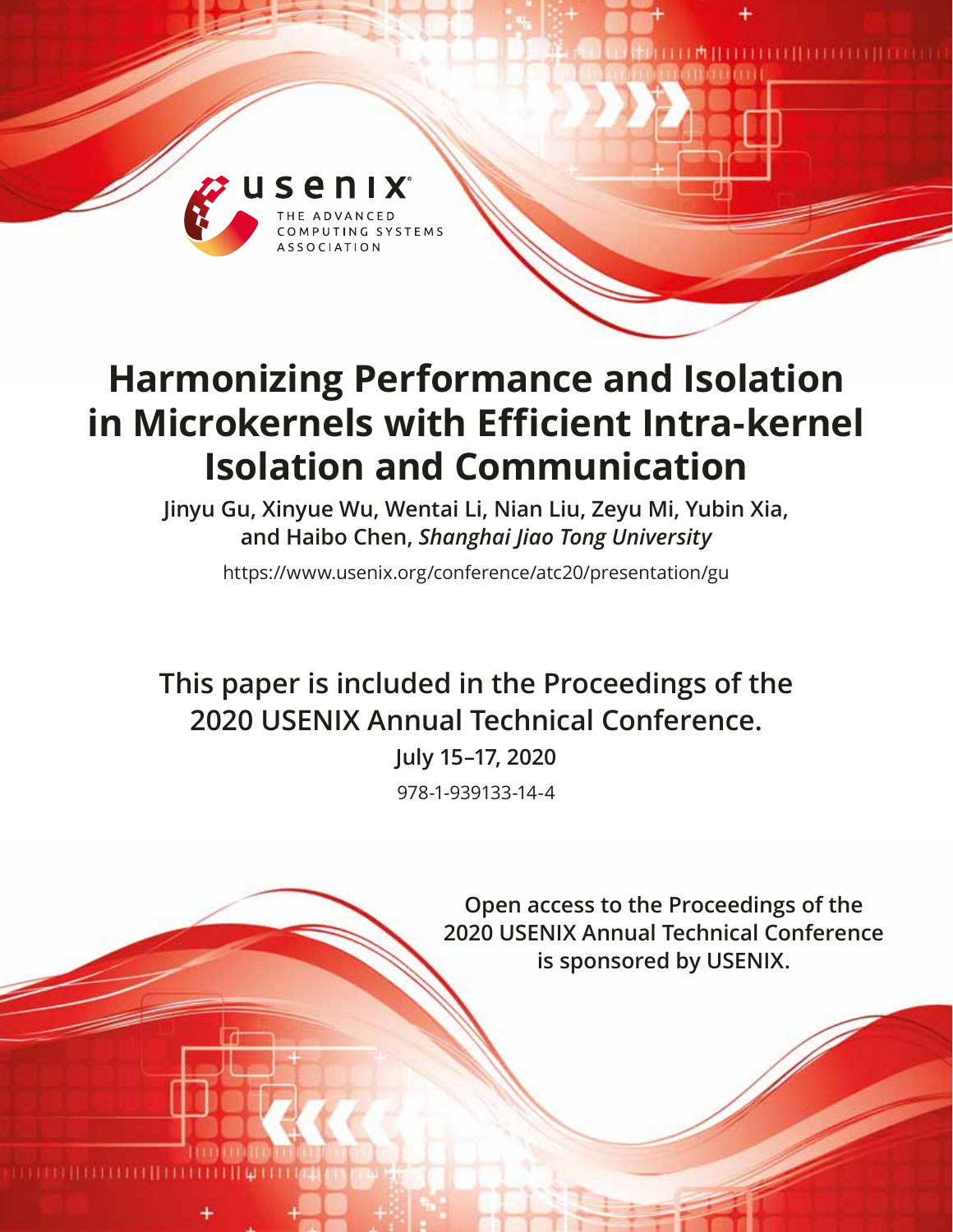# Harmonizing Performance and Isolation in Microkernels with Efficient Intra-kernel Isolation and Communication

Jinyu Gu, Xinyue Wu, Wentai Li, Nian Liu, Zeyu Mi, Yubin Xia, Haibo Chen

*Engineering Research Center for Domain-specific Operating Systems, Ministry of Education, China Institute of Parallel and Distributed Systems (IPADS), Shanghai Jiao Tong University*

#### Abstract

This paper presents UnderBridge, a redesign of traditional microkernel OSes to harmonize the tension between messaging performance and isolation. UnderBridge moves the OS components of a microkernel between user space and kernel space at runtime while enforcing consistent isolation. It retrofits Intel Memory Protection Key for Userspace (PKU) in kernel space to achieve such isolation efficiently and design a fast IPC mechanism across those OS components. Thanks to PKU's extremely low overhead, the inter-process communication (IPC) roundtrip cost in UnderBridge can be as low as 109 cycles. We have designed and implemented a new microkernel called ChCore based on UnderBridge and have also ported UnderBridge to three mainstream microkernels, i.e., seL4, Google Zircon, and Fiasco.OC. Evaluations show that UnderBridge speeds up the IPC by  $3.0 \times$  compared with the state-of-the-art (e.g., SkyBridge) and improves the performance of IPC-intensive applications by up to  $13.1\times$ for the above three microkernels.

#### 1 Introduction

The microkernel OS design has been studied for decades [\[3,](#page-13-0) [27,](#page-14-0) [35,](#page-14-1) [44,](#page-14-2) [49,](#page-15-0) [52](#page-15-1), [70](#page-16-0)]. Microkernels minimize code running in supervisor mode by moving OS components, such as file systems and the network stack, as well as device drivers, into isolated user processes, which achieves good extensibility, security, and fault isolation. Other than the success of microkernels in safety-critical scenarios [\[1](#page-13-1), [40](#page-14-3), [66\]](#page-16-1), there is a resurgent interest in designing microkernels for more generalpurpose applications, such as Google's next-generation kernel Zircon [\[3](#page-13-0)].

However, a cost coming with microkernel is its commonly lower performance compared with its monolithic counterparts, which forces a tradeoff between performance and isolation in many cases. One key factor of such cost is the communication (IPC) overhead between OS components, which is considered as the Achilles' Heel of microkernels [\[30](#page-14-4), [33,](#page-14-5) [51,](#page-15-2) [53,](#page-15-3) [62,](#page-15-4) [76\]](#page-16-2). Hence, there has been a long line of research work to improve the IPC performance for microkernels [\[19](#page-13-2), [30,](#page-14-4) [36](#page-14-6), [44,](#page-14-2) [50](#page-15-5), [52](#page-15-1), [62,](#page-15-4) [79](#page-16-3), [82\]](#page-16-4). Through a combination of various optimizations such as in-register parameter passing and scheduling avoidance, the performance of highly optimized IPC has reached less than 1500 cycles per roundtrip [\[13](#page-13-3)]. The state-of-the-art SkyBridge IPC design, which retrofits Intel *vmfunc* to optimize IPCs, has further reduced the IPC cost to around 400 cycles per roundtrip [\[62\]](#page-15-4). However, such cost is still considerable compared with the cost of invoking kernel components in monolithic kernels (e.g., calling function pointers takes around 24 cycles).

There is always a tension between isolation and performance for OS kernel designs. In this paper, we present a new design named UnderBridge, which redesigns the runtime structure of microkernels to harmonize performance and isolation. The key idea is building isolated domains in supervisor mode while providing efficient cross-domain interactions, and enabling user-space system servers<sup>1</sup> of a microkernel OS to run in those domains. A traditional microkernel OS usually consists of a core kernel in supervisor mode and several system servers in different user processes. With UnderBridge, a system server can also run in an isolated kernel space domain besides a user process. The system servers that run in kernel can interact with each other as well as the core kernel efficiently without traditional expensive IPCs, and applications can invoke them with only two privilege switches, similar to a monolithic OS. Although the number of isolated domains is limited and may be smaller than the number of system servers, UnderBridge supports server migration. The microkernel can dynamically decide to run a server either in a user process or a kernel domain based on how performancecritical it is. However, it is challenging to efficiently provide mutually-isolated domains together with fast cross-domain interactions in kernel space.

Protection Keys for Userspace (PKU [\[7](#page-13-4)], Section-2.7, Volume-3), also named as Intel memory protection keys (MPK), has been introduced in recent Intel processors and investigated by researchers to achieve intra-process isolation in user space [\[29,](#page-14-7) [39](#page-14-8), [64](#page-15-6), [77\]](#page-16-5). As the name "Userspace" indicates, PKU is a mechanism that appears to be only effec-

<sup>&</sup>lt;sup>1</sup>We name the microkernel OS components implementing system functionalities as system servers. File system and drivers are typical examples.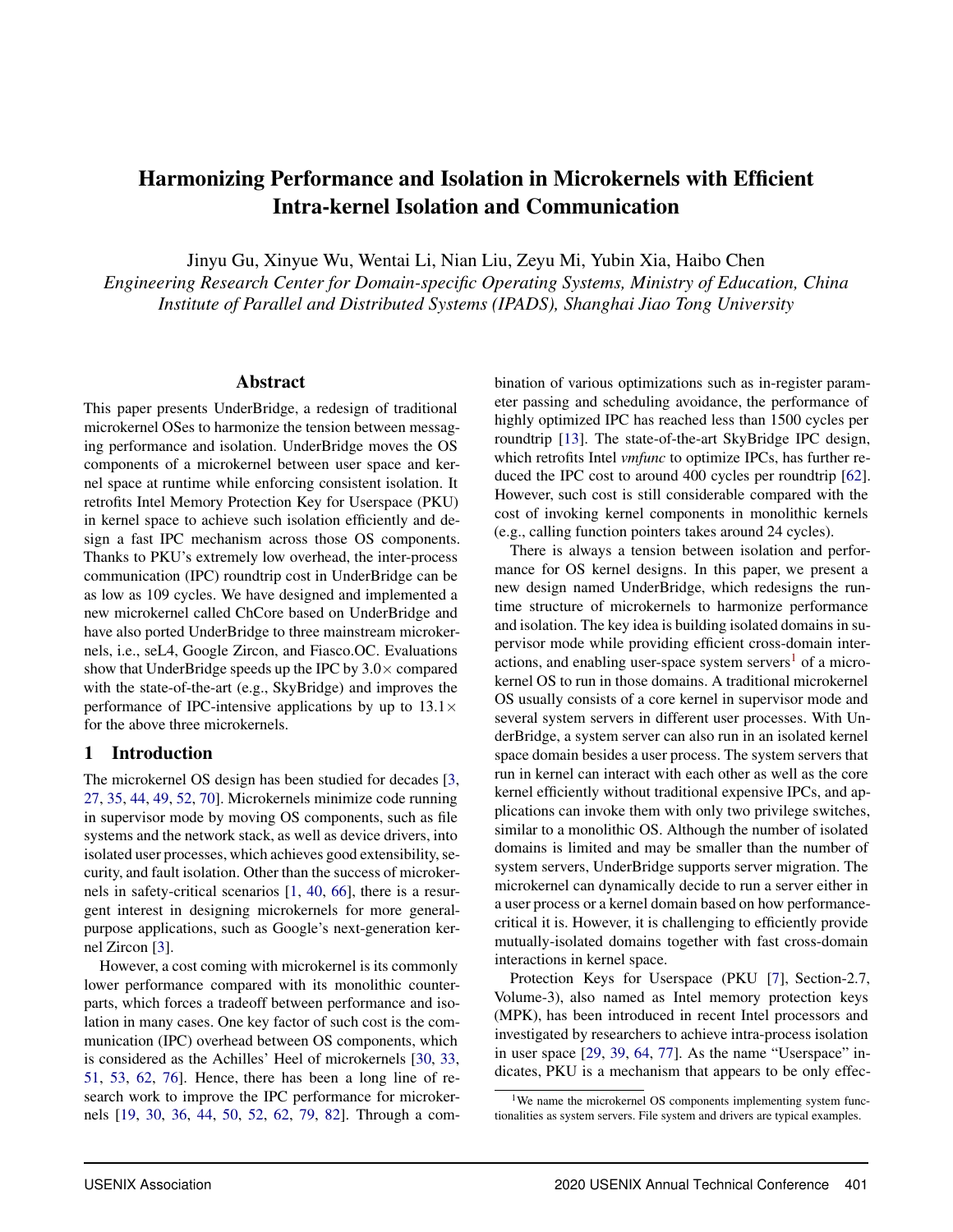tive in user space. After a detailed investigation, we observed that *no matter in kernel space (Ring-0) or user space (Ring-3), PKU-capable CPUs transparently enforce permission checks on memory accesses only if the User/Kernel (U/K) bit of the corresponding page table entry is User (means useraccessible)*. Hence, PKU, as a lightweight hardware feature, also offers an opportunity to achieve efficient intra-kernel isolation if all the page table entries for kernel memory are marked with U bit instead of K bit. However, marking kernel memory as user-accessible is dangerous since unprivileged applications may directly access kernel memory. Fortunately, today's OS kernels are usually equipped with kernelpage-table-isolation (KPTI) when preferring stronger security guarantees, including defending against Meltdown-like attacks [\[20](#page-13-5), [55\]](#page-15-7) and protecting kernel-address-space-layoutrandomization [\[8](#page-13-6), [42](#page-14-9)]. User processes and the kernel use different page tables with KPTI, so marking kernel memory as user-accessible in a separate page table does not risk allowing applications to access kernel space.

Hence, UnderBridge allocates an individual page table for the kernel and builds isolated *execution domains* atop MPK memory domains in kernel space. Unlike software fault isolation (SFI), guaranteeing memory isolation with MPK hardware incurs nearly *zero* runtime overhead. Meanwhile, a new instruction, *wrpkru*, can help switching domains by writing a specific register, PKRU (protection key rights register for user pages), which only takes 28 cycles. Thus, domain switches can be quick. With UnderBridge, we design and implement a prototype microkernel named ChCore, which comprises a core kernel and different system servers similar to existing microkernels. ChCore still preserves the IPC interfaces with fast domain switch for the servers but embraces better performance by significantly reducing the IPC costs.

However, we find merely using MPK in kernel fails to achieve the same isolation guarantee as traditional microkernels. On the one hand, since MPK only checks read/write permissions when accessing memory but applies no restrictions on instruction fetching, any server can execute all the code in the same virtual address space. Thus, an IPC gate (a code piece), which is used in UnderBridge to establish the connection between two specific servers, can be abused by any server to issue an illegal IPC. To address the problem, Under-Bridge authenticates the caller of an IPC gate through checking its (unique) memory-access permission and ensures the authentication is non-bypassable by validating a secret token at both sides of the IPC gate.

On the other hand, system servers running in kernel space can execute privileged instructions. Although the servers (initially running in user space) should not contain any privileged instruction, such instructions may arise inadvertently on x86, e.g., being composed of the bytes of adjacent instructions. Thus, a compromised server may use returnoriented programming (ROP) [\[21](#page-13-7), [69\]](#page-16-6) to execute them. Traditional microkernels confine system servers in user processes, which, inherently, prevent them from executing privileged instructions and exclude them from the system's trusted computing base (TCB). To do not bloat the TCB, we also prevent the in-kernel system servers from executing any privileged instruction. We leverage hardware virtualization and run ChCore in non-root mode and deploy a tiny secure monitor in root mode. For most privileged instructions that are *not* in the critical path, we configure them to trigger *VMExit* and enforce permission checks in the monitor. For others, we carefully handle them using binary scanning and rewriting.

We have implemented ChCore on a real server with Intel Xeon Gold 6138 CPUs and conducted evaluations to show the efficiency of UnderBridge. To demonstrate the generality of UnderBridge, we have also ported it to three popular microkernels, i.e., seL4 [\[14](#page-13-8)], Google Zircon [\[4\]](#page-13-9), and Fiasco.OC [\[2](#page-13-10)]. In the micro-benchmark, UnderBridge achieves  $3.0\times$  speedup compared with SkyBridge. In IPC-intensive application benchmarks, UnderBridge also shows better performance than SkyBridge (up to 65%) and improves the performance of the above three microkernels by  $2.5 \times \sim 13.1 \times$ .

In summary, this paper makes the following contributions:

- A new IPC design called UnderBridge that retrofits Intel MPK/PKU in kernel to achieve ultra-low overhead interactions across system servers.
- A microkernel prototype ChCore which uses Under-Bridge to move system servers back to kernel space while keeping the same isolation properties as traditional microkernels.
- A detailed evaluation of UnderBridge in ChCore and three widely-used microkernels, which demonstrates the efficiency of the design.

#### 2 Motivation

#### 2.1 Invoking Servers with IPCs is Costly

To obviate the severe consequences incurred by crashes or security breaches [\[9,](#page-13-11) [22](#page-13-12), [24\]](#page-13-13), the microkernel architecture places most kernel functionalities into different user-space system servers and only keeps crucial functionalities in the privileged kernel, as depicted in Figure[-1.](#page-2-0) Therefore, a fault in a single system server can be caught before it propagates to the whole system.

<span id="page-2-0"></span>However, compared with a monolithic OS like Linux, a system service invocation usually becomes more expensive



Figure 1: A simplified microkernel architecture. Even without KPTI, calling a server with IPC requires two user-kernel roundtrips with two process switches. A vertical arrow represents one roundtrip, and a dotted line means two process switches.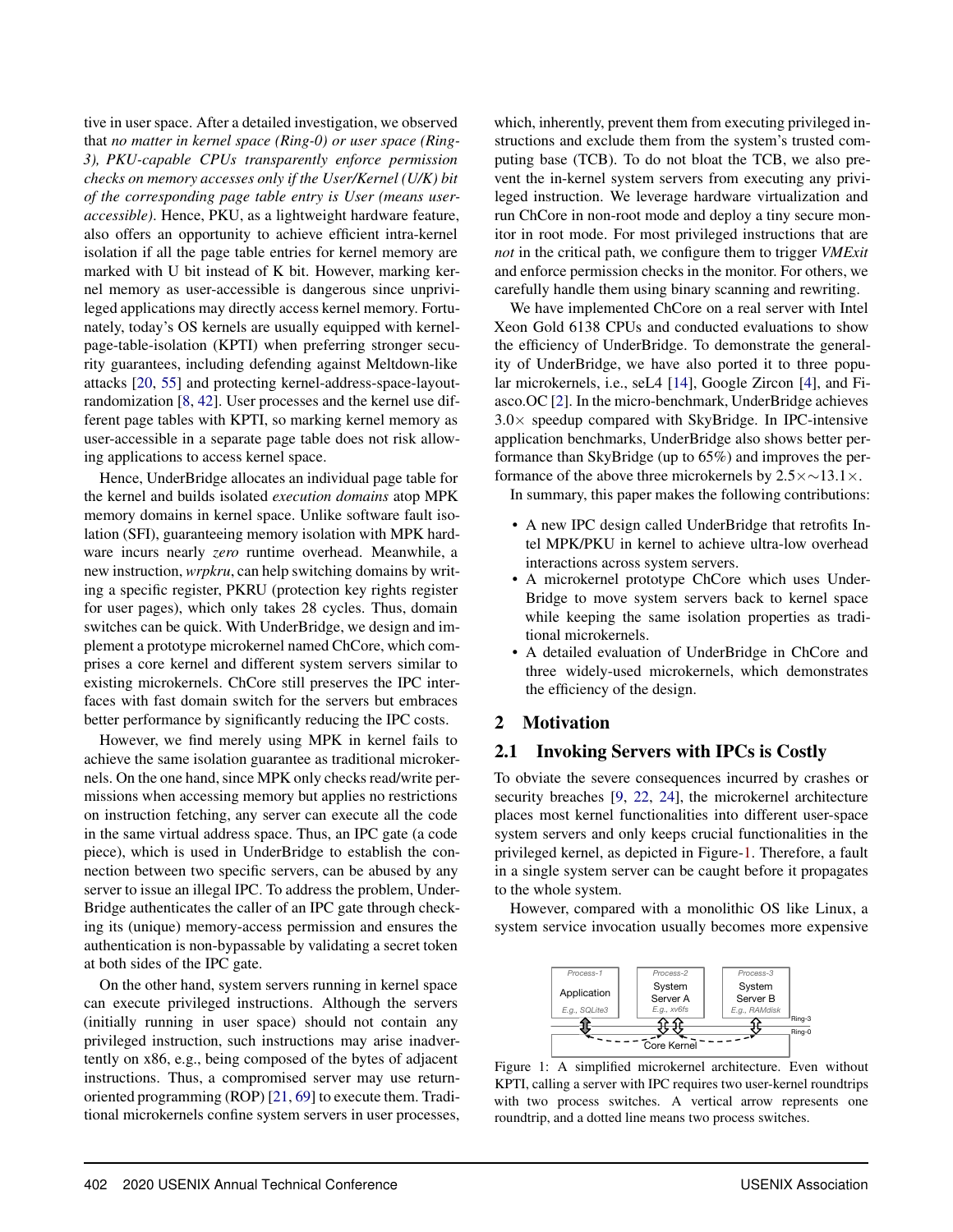in such an OS architecture. Figure[-1](#page-2-0) shows a service invocation procedure that involves two system servers and thus leads to two IPCs. In this case, a microkernel requires *four* roundtrips between user and kernel in total, while Linux only requires *one* (i.e., the leftmost arrow between the application and the OS). It is because Linux invokes different kernel components (like system servers in microkernel) directly through function calls.

<span id="page-3-0"></span>

Figure 2: (a) Invoking servers with IPCs is expensive. (b) A breakdown of seL4 fast-path IPC.

To measure the performance cost of server invocations with IPC, we run SQLite3 [\[15\]](#page-13-14) on Zircon and seL4 ( $\S$  [6](#page-9-0) gives the detailed setup). We measure (i) the total time spent on invoking system servers (i.e., an FS server and a RAMdisk server) and (ii) the effective time used in system servers for handling the requests. The difference between the two time durations is considered as the IPC cost. As presented in Figure [2\(](#page-3-0)a), the IPC cost is as high as 79% in Zircon. Even in seL4, which uses highly-optimized IPCs, 44% of the time is spent on IPC when KPTI enabled (38% without KPTI).

Moreover, a system functionality may involve even more IPCs to invoke multiple system servers. For instance, launching an application requires 8 IPC roundtrips (among *Shell, Loader, FS, and Driver*) on Zircon. In contrast, it only needs one or two system calls on Linux (e.g., fork + exec). Therefore, invoking system servers with IPCs is time-consuming in microkernels, which motivates our work in this paper.

# <span id="page-3-2"></span>2.2 IPC Overhead Analysis

To further understand the overhead of IPC, we break down and measure the cost of each step in the IPC procedure in seL4, which is known to be an efficient implementation of microkernel IPC. Here we use the ideal configuration by referring to [\[13](#page-13-3)] and measure a one-way IPC (not a roundtrip) without transferring data.

We find that the direct cost of the IPC consists of three main parts as shown in Figure[-2\(](#page-3-0)b). The first part is the privilege switch. A user-space caller starts an IPC by using a *syscall* instruction to trap into the kernel. The kernel needs to save the caller's context, which will be restored when resuming the caller. To invoke the target user-space callee, the kernel transfers the control flow with a *sysret* instruction after restoring the callee's context. The second part is the process switch. The major cost in this part is the *CR3* modification instruction (270 cycles). Since the caller and callee are isolated

in different user-space processes (different address spaces), the kernel has to change the address space from the caller to the callee. With KPTI enabled, the kernel further needs to change the address spaces twice during the privilege switch, which inflates the overhead. The third part is other logics in IPC, such as permissions and fast-path conditions checks.

Besides its inherent cost, an IPC will inevitably cause pollution to the CPU internal structures such as the pipeline, instruction, data caches, and translation look-aside buffers (TLB), which has been evaluated in prior work [\[18](#page-13-15), [32](#page-14-10), [62,](#page-15-4) [71\]](#page-16-7). According to [\[71](#page-16-7)], the pollution caused by frequent privilege switches can degrade the performance by up to 65% for SPEC CPU programs.

In summary, the switches of privilege and address space in IPC bring considerable overhead, which motivates our lightweight IPC design to remove these switches.

# <span id="page-3-1"></span>2.3 Using Intel MPK in Kernel

Background: Intel memory protection keys (MPK) [\[7\]](#page-13-4) is a new hardware feature to restrict memory accesses. MPK assigns a four-bit domain ID (aka, protection key) to each page in a virtual address space by filling the ID in previously unused bits of page table entries. Thus, MPK can partition user pages within a virtual address space into at most 16 memory domains. To determine the access permissions (read-only, read-write, none) on each memory domain, it introduces a per-core register, *PKRU*, and a new instruction, *wrpkru*, to modify the *PKRU* register in only 28 cycles. It is worth mentioning that MPK checks on memory accesses incur nearly *zero* runtime overhead [\[39](#page-14-8), [77\]](#page-16-5). Nevertheless, MPK does not enforce permission checks on execution permission. One executable memory page is always executable to any domain, even if *PKRU* forbids the domain from reading the page.

Observation: After a detailed investigation, we observe that no matter in Ring-0 or Ring-3, MPK enforces permission checks on any user-accessible memory page. To enable MPK checks in Ring-0, the *User/Kernel (U/K)* bits of all the corresponding page table entries in a four-level page table have to be set as *User* (i.e., 1). If there exists one entry that contains the *Kernel* bit at any level, MPK will not check the access on the corresponding memory pages. Furthermore, the Supervisor Mode Access Prevention (SMAP) and Supervisor Mode Execution Prevention (SMEP) should also be disabled for accessing or executing these pages (tagged with *User*) in Ring-0.

# 2.4 Building Isolated Domains

There are many approaches to build lightweight and isolated domains. SFI (Software Fault Isolation), which has been actively studied over 20 years [\[34](#page-14-11), [46](#page-15-8), [60,](#page-15-9) [68,](#page-16-8) [80](#page-16-9), [87](#page-17-0)], is one of the most mature candidates. However, although being a general solution to achieve memory/fault isolation, SFI incurs non-negligible runtime overhead due to excessive code instrumentations. For example, two representative studies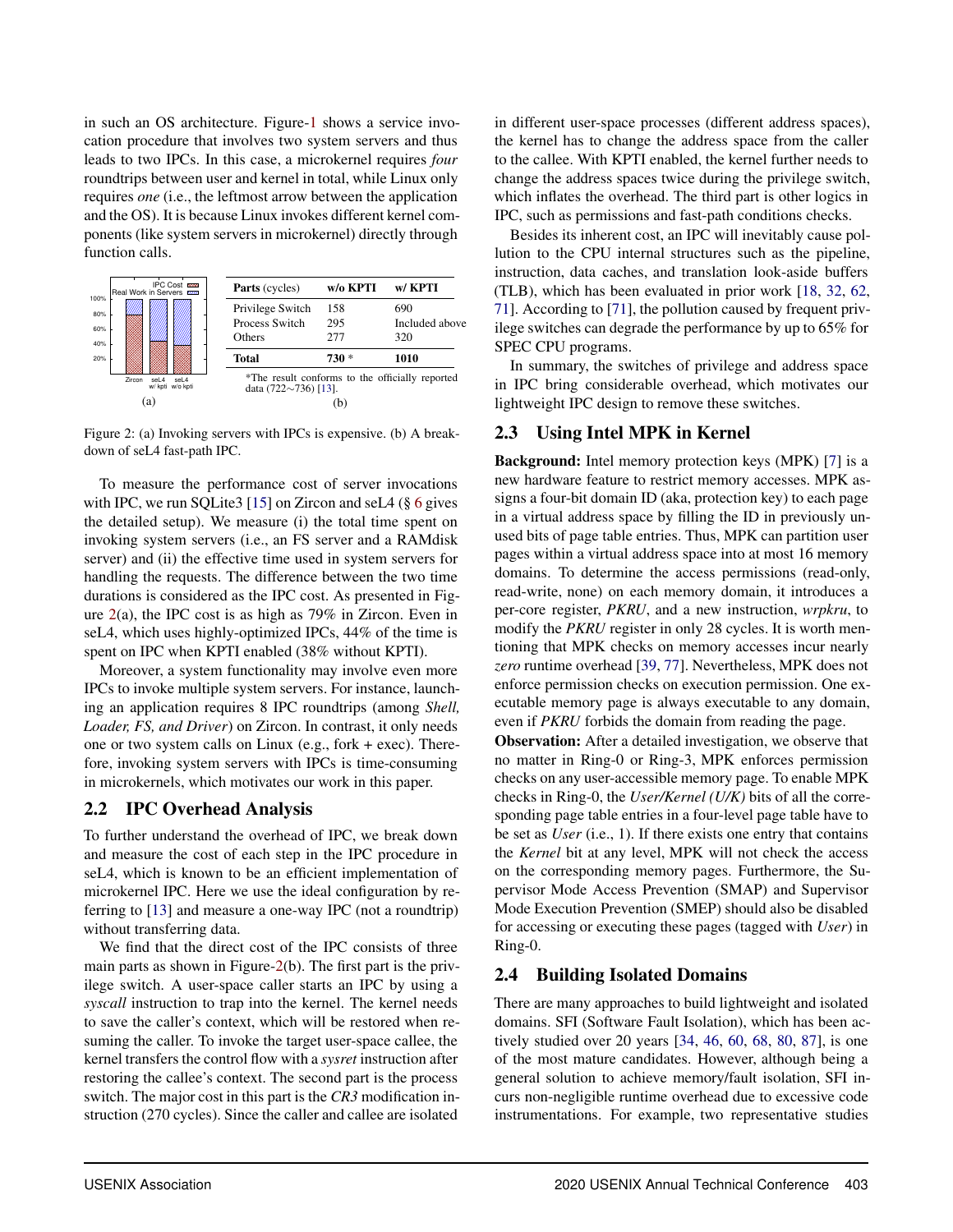show that SFI introduces around 15% overhead for SPEC CPU programs on average (Table-2 in [\[68\]](#page-16-8)), even with the help of the latest boundary-checking hardware MPX (Figure-3 in [\[46\]](#page-15-8)). Some other approaches [\[48,](#page-15-10) [88\]](#page-17-1) uses x86 segmentation for memory isolation, which avoids software checks on memory accesses and is suitable for sandbox execution, but it is not widely used anymore [\[68](#page-16-8)].

<span id="page-4-0"></span>

| <b>Instruction</b>       | Cost (cycles) |  |
|--------------------------|---------------|--|
| Indirect Call + Return   | 24            |  |
| syscall + sysret         | 150           |  |
| Write CR3 (no TLB flush) | 226           |  |
| vmfunc (switch EPT)      | 146           |  |
| wrpkru                   | 28            |  |

Table 1: Cost comparison of selected instructions.

Leveraging advanced hardware features to build isolated domains can achieve better runtime performance. For example, prior work [\[39,](#page-14-8) [46,](#page-15-8) [56](#page-15-11), [57,](#page-15-12) [62,](#page-15-4) [65](#page-15-13), [77\]](#page-16-5) utilizes (extended) page tables to provide isolated domains in user space and exploits instructions like *vmfunc* and *wrpkru* for fast domain switches. We list the costs of these frequently-used instructions in Table[-1.](#page-4-0) The cost of *wrpkru* is the closest to *indirect call*, which is used to invoke kernel components (with function pointers) in monolithic kernels. Therefore, considering that MPK is applicable to the kernel and has good performance property, we propose that MPK can be leveraged to implement an efficient fine-grained isolation mechanism in the kernel.

#### <span id="page-4-1"></span>3 UnderBridge



Figure 3: The overview of ChCore based on UnderBridge.

The goal of UnderBridge is to optimize the synchronous IPC<sup>2</sup> while simultaneously maintaining strong isolation. An intuitive design is adopting the MPK-based intra-process isolation [\[39,](#page-14-8) [77\]](#page-16-5) to run system servers within an application address space. However, this design has three major problems. First, it requires to map a server into multiple applications' page tables, which makes updating the server's memory mappings especially expensive (i.e., update all the page tables). Second, its cost to setting up the IPC is non-negligible due to intensive page table modifications. Third, it restricts the applications' ability to use the whole address space and the MPK hardware freely.

Instead, UnderBridge boosts IPC performance by putting the system servers, which are user-space processes in traditional microkernels, back into kernel space. Figure[-3](#page-4-1) shows the system overview. The core kernel resembles the traditional microkernel, which provides crucial functionalities such as managing memory protection, capability enforcement, scheduling, and establishing IPC connections. With UnderBridge, system servers can run in kernel space (e.g., Server-A/B) but are confined in isolated environments (called *execution domain*). UnderBridge makes the core kernel and in-kernel system servers share the same (kernel) address space while leveraging Intel MPK to guarantee memory isolation.

To use MPK in kernel space, UnderBridge tags all the kernel memory pages with "User" bits in the kernel page table, as introduced in § [2.3.](#page-3-1) However, marking kernel memory as user-accessible enables unprivileged user-space applications to access kernel memory directly. UnderBridge prevents this by allocating a separate page table to each application. An application's page table does not contain the kernel space memory except for a small trampoline region (tagged with "Kernel"), which is used for privilege switch (e.g., *syscall*).

Building IPC connections with in-kernel system servers takes the following steps. First, a system server proactively registers a function address (IPC function) in the core kernel before serving requests. The core kernel will check whether the address is legal, i.e., both executable and belonging to the server. Second, another server can ask the core kernel to establish an IPC connection with the registered server. Third, the core kernel generates an *IPC Gate*, which helps to accomplish the IPC function invocation.

If an application needs to invoke the in-kernel server, it also needs to establish the connection first. Later, it invokes the system call for IPC and traps into the core kernel. Then, the kernel will help to invoke the requested server via the corresponding IPC gate (between the kernel and the server).

#### 3.1 Execution Domains

As shown in Figure[-3,](#page-4-1) UnderBridge constructs isolated *execution domains* over MPK *memory domains* and confines each in-kernel system server in an individual execution domain. Specifically, UnderBridge builds 16 execution domains in kernel space and assigns a unique domain ID  $(0~15)$  to each of them. Execution domain 0 is specialized

<sup>2</sup>Synchronous IPC is commonly used in microkernels, especially when calling system servers. After issuing a synchronous IPC, the caller blocks until the callee returns.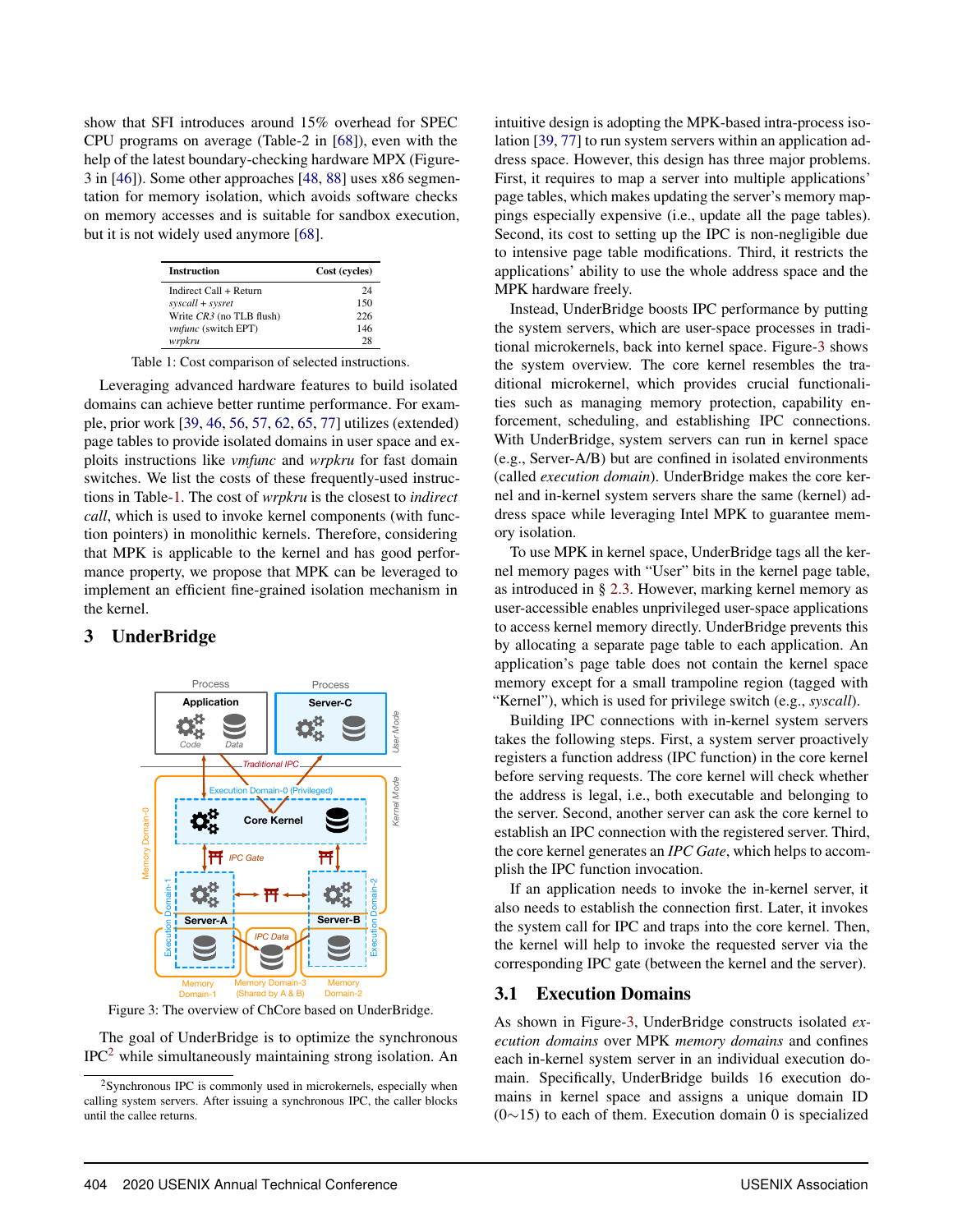for running the (trustworthy) core kernel and can access all the memory. Every other execution domain (1∼15) has a private memory domain with a specific ID and can only access its private memory domain by default. A system server, exclusively running in one execution domain, stores its data, stack, and heap regions in its private memory domain, which cannot be accessed by other servers. Nevertheless, its code region resides in memory domain 0 that can only be read/written by the core kernel. In this way, the server cannot read- /write its own code but can still execute it (i.e., execute-only memory) as MPK memory domains do not affect instruction fetching. UnderBridge ensures an execution domain can only access allowed memory domains by configuring its *PKRU* register. It also forbids an execution domain (a server) from modifying this register by itself (details in § [4.2\)](#page-7-0).

Shared memory between two servers is allocated by allowing them to access a free memory domain together (e.g., Memory Domain-3). Shared memory between a server and the core kernel is achieved by letting the core kernel directly access the server's private memory domain. Shared memory between an application and a server is achieved by mapping some private memory of the server in the application's page table, which does not require a free memory domain.

# 3.2 IPC Gates

Even though system servers reside in the same kernel address space, UnderBridge still preserves the well-defined IPC interfaces for them. When connecting two system servers (in two execution domains), the core kernel generates an IPC gate for them, which resides in memory domain 0. Specifically, it first allocates a piece of memory for the gate and loads the gate code, which is small, as shown in Figure[-4,](#page-6-0) into the memory. Then, it fills specific values (e.g., per-gate *SECRET\_TOKEN*) into the gate. After that, it gives the gate address to the two system servers connected by this gate.

Later, during an IPC invocation, the gate transfers the control flow from a caller to a callee. To be more specific, it saves the caller's execution state, switches to the callee's domain by setting the *PRKU* register, and restores the callee's execution state. UnderBridge allows the caller and callee to define their calling conventions (the gates only save/restore necessary state by default), which is flexible and efficient. Transferring messages by registers and shared memory are both supported.

Since the system server in UnderBridge only executes when being called through an IPC gate, we adopt the mechanism of decoupling the execution context, which contains the execution state (e.g., register values), with the scheduling context, which contains the scheduling information (e.g., time slice used in the scheduler) [\[47,](#page-15-14) [58,](#page-15-15) [72\]](#page-16-10) and mark those servers as passive. When an application (T1) invokes the system server (T2) through an IPC, T2 inherits T1's scheduling context and then starts executing. When T2 invokes another server (T3), T3 also inherits the scheduling context, which is

originally from T1. Thus, the scheduling overhead is avoided in the IPC gates.

Besides intra-server, IPC gates also exist between the core kernel and the servers, which enables the core kernel to interact with the servers. Specifically, those in-kernel system servers invoke the core kernel's service through dedicated IPC gates connected with the core kernel instead of using *syscall* instructions. To handle exceptions/interrupts during the execution of in-kernel servers, UnderBridge provides similar gates at the beginning of each handler to switch the execution domain to the core kernel (execution domain 0).

### <span id="page-5-0"></span>3.3 Server Migration

As MPK provides 16 memory domains in total, UnderBridge can only support at most 16 execution domains concurrently, including the reserved one for the core kernel. Nevertheless, more system servers can be required, considering the number of different device drivers. When the number of concurrent system servers exceeds 15, one solution is timemultiplexing [\[64](#page-15-6)] but will bring non-negligible overhead if frequently stopping and restarting servers.

Instead, UnderBridge enables *server migration*, which dynamically moves servers between user and kernel space. Each server is compiled as a position-independent executable, and the core kernel assigns disjoint virtual memory regions for different system servers. Whenever runs in an execution domain in the kernel or a user process, a server always uses the same virtual addresses. So, when migrating a server between user and kernel, UnderBridge does not need to do relocations because all the memory references in the server are always valid (no changes), which significantly simplifies the migration procedure. Moreover, the system call layer of the LibC used by servers is also modified, and thus all the *syscall* instructions are organized in one memory page, namely the *syscall page*. When migrating a server from user space to kernel space, the core kernel overrides this page with another prepared page which contains IPC gates connected to the core kernel. Therefore, a server can seamlessly perform system calls no matter in user or kernel space.

Specifically, there are four steps to migrate a server from kernel space to user space. First, the core kernel will wait for the server to enter a quiescent state by blocking new IPC requests to the server temporarily and waiting for the finishes of on-going ones. Second, it will modify the *syscall page* of the server and making the server perform system calls through *syscall* instruction instead of IPC gates later. Third, it will free the execution domain (ID) of the server by setting the domain ID of the server's page table entries to 0 and flush TLBs. If the server installs shared memory with another in-kernel server (S), the domain ID of the shared memory will also be freed because the shared memory can use the domain ID of S in the kernel page table. Last, the core kernel will activate the in-user server and allow clients to issue IPCs to it. Migrating a server from user space to kernel space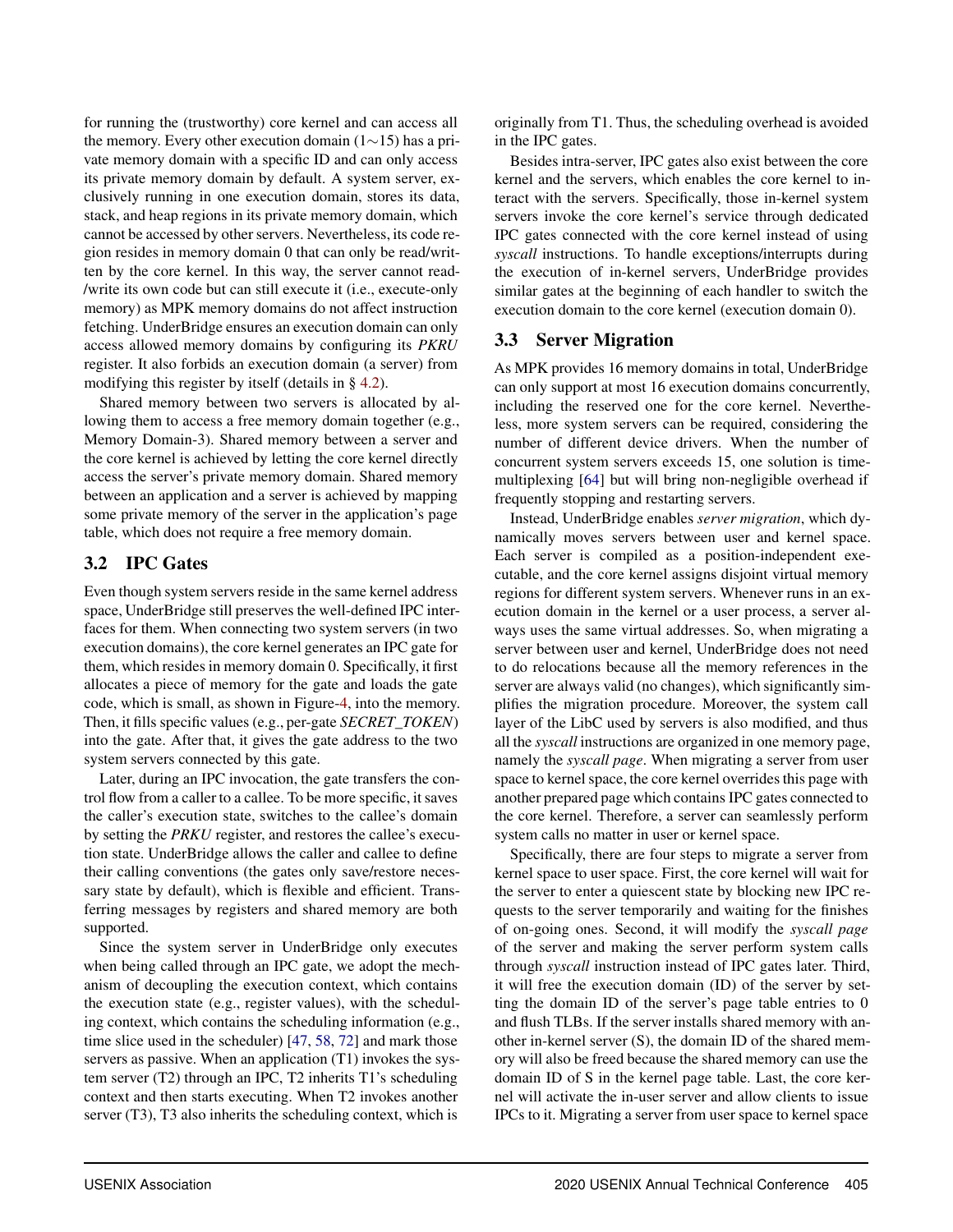<span id="page-6-0"></span>

Figure 4: (a) A basic IPC gate for switching execution domains: Line 1-7 is from the caller to the callee and Line 9-15 is just a reverse process. (b) A security-enhanced IPC gate (from the caller to the callee only) that solves the arbitrary IPC problem. (c) An optimized IPC gate based on the secure one.

works similarly. The mappings of a system server in the kernel page table (used when running in the kernel) will not be removed, and the system server's page table (used when running in user) always exists. And the core kernel will keep corresponding mappings in the two page tables the same.

With server migration, UnderBridge can run frequentlyused servers (according to either online or offline profiling) in kernel space while accommodating other servers in user processes. Besides that, we think the number of frequentlyused servers may usually be small according to a preliminary survey on some popular applications including Memcached, MySQL, GCC, and a ROS-based (robot) application. We run those applications on Linux and find the most required system calls are only related to the File System, Network, Synchronization, and Memory-Management. For a microkernel, these system calls are usually implemented in only several system servers or directly in the core kernel, which indicates the server migration may rarely happen.

#### 4 Enforcing Isolation in UnderBridge

Threat Model and Assumptions. UnderBridge aims to achieve the same security guarantee as existing microkernels and inherits the same trust model. Specifically, the (trusted) core kernel is assumed to be bug-free and correctly implemented because it has relatively small codebase (e.g., 8,500 LoC in our implementation) and is amenable to formal verification [\[44](#page-14-2)]. We do not trust applications or the operating system servers, which may have vulnerabilities or even be maliciously crafted and can be fully compromised by attackers. Physical attacks and hardware bugs are out of the scope of this paper.

Two Security Challenges. Although UnderBridge achieves memory isolation by utilizing MPK hardware, there are still two security threats.

The first threat is the arbitrary IPC problem. The core kernel generates IPC gates in memory domain 0 to ensure any server cannot modify the gates. However, an IPC gate can still be invoked by any (in-kernel) system server as the MPK does not enforce permission check on *execution per-* *mission*. Although recent work on MPK-based intra-process isolation [\[39](#page-14-8), [77\]](#page-16-5) does not consider such gate abusing problem, we cannot neglect it because it violates the enforcement of the IPC capability in microkernels. Therefore, UnderBridge ensures only a legal caller (allowed by the core kernel) can successfully use an IPC gate by adding mandatory authentications in the gate. § [4.1](#page-6-1) explains the secure design of IPC gates.

The second threat is that untrusted in-kernel system servers run in supervisor mode (Ring-0). Thus, a compromised server can execute any privileged instructions theoretically, which threatens the whole system. For example, it could install a new page table and freely access all memory. One possible defense solution is to enforce control-flow integrity (CFI), which ensures that servers cannot execute any illegal control flow leading to executing privileged instructions. However, CFI instrumentations inevitably bring obvious runtime overhead. Instead, we choose hardware virtualization technology and run ChCore in non-root mode. A tiny secure monitor in root mode audits the execution of most privileged instructions, as summarized in Table [2,](#page-8-0) by simply trapping them through *VMExits*. In the meanwhile, we use the binary rewriting technique to avoid the expensive *VMExits* on the critical paths. § [4.2](#page-7-0) gives more details.

# <span id="page-6-1"></span>4.1 Unauthorized IPCs Prevention

As shown in Figure[-4\(](#page-6-0)a), the responsibility of an IPC gate is saving/restoring the (necessary) execution context of the caller/callee and switching the execution domain from the caller to the callee. Line 2-4 prepares the argument registers for *wrpkru*, which requires *eax* to store the target permission, and both *ecx* and *edx* to be zero. The *wrpkru* instruction in Line 5 sets *PKRU\_CALLEE* (the callee's permission) to the *PKRU* register, which specifies the memory-access permission, so the execution domain changes to the callee's domain after this instruction finishes. Line 6-7 prevents a compromised thread from directly jumping (e.g., ROP) to Line 5 with some carefully chosen value in *eax*. Existing work [\[39,](#page-14-8) [77](#page-16-5)] on MPK also designs similar gates for intra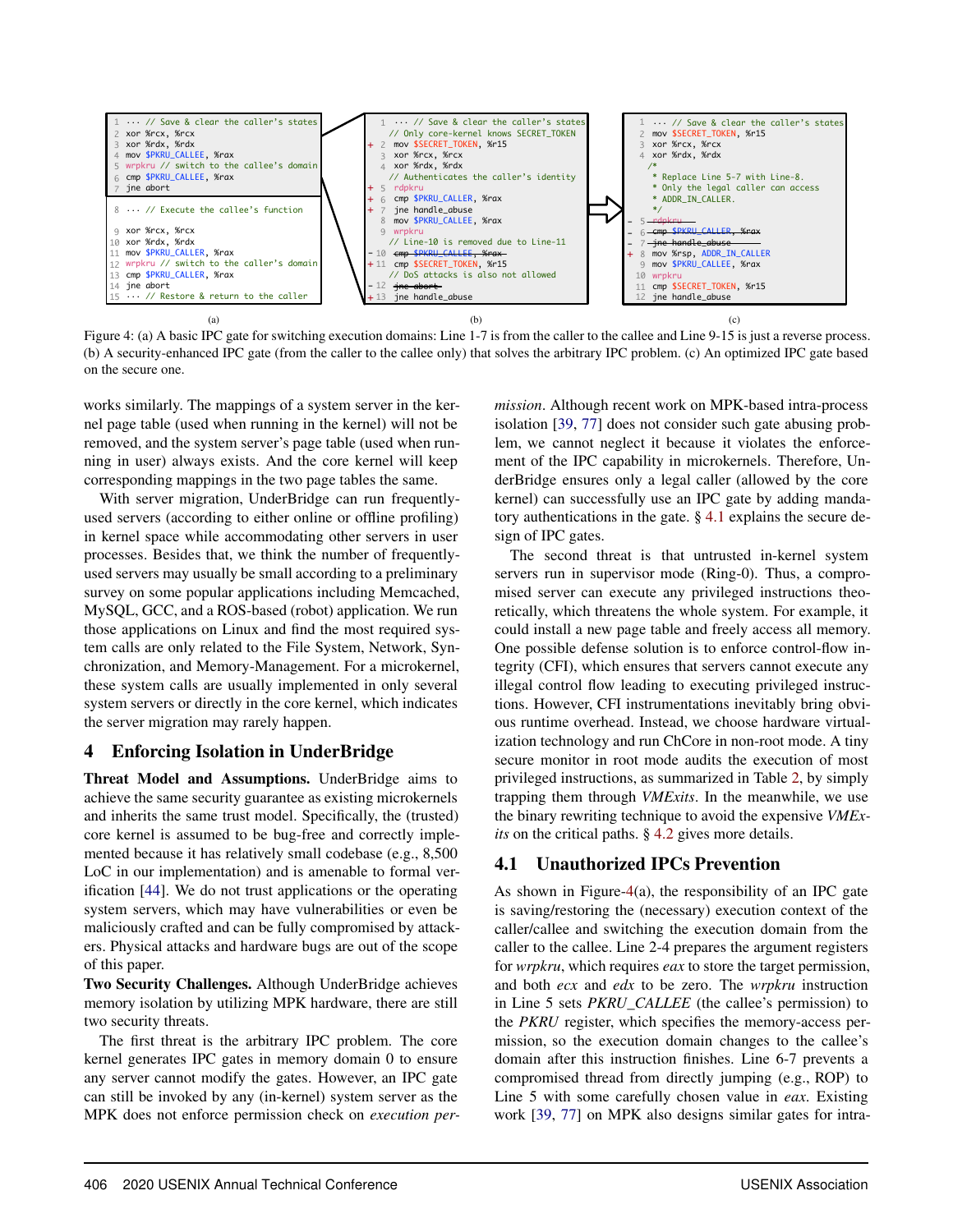process isolation.

However, such a design faces the gate abusing problem. Since MPK has no restriction on execution permission, a domain can use the gates belonging to other domains to issue IPCs. UnderBridge solves this problem by authenticating the caller's identity in the IPC gates. As the core kernel is responsible for generating IPC gates when two execution domains establish the IPC connection, it knows which domain is the legal caller of the gate. Besides, since each domain has unique memory-access permission, UnderBridge regards the permission as the domain's identity and checks the identity with *rdpkru* in Line 5-7 of Figure[-4\(](#page-6-0)b). Moreover, UnderBridge must ensure that the identity check cannot be bypassed. Otherwise, a compromised thread can jump to Line 8/9 without going through the check. To this end, each gate adds two cheap instructions (Line 2 and Line 11 in Figure-[4\(](#page-6-0)b)) to guarantee that a successful IPC invocation must go through the check. When setting up an IPC gate, the core kernel randomly produces a 64-bit secret token with *rdrand* instruction and inserts it to the gate. Note that any server cannot read the token value since the IPC gates belong to domain 0 (core kernel). Thus, any caller who wants to pass the check at Line 11 must execute Line 2 first, which ensures the identity check at Line 5-7 is non-bypassable for successful invocations. Similarly, Line 8 is also non-bypassable for successful IPCs; thus, Line 10 is no more required.

Figure[-4\(](#page-6-0)c) further gives a more efficient design, which eliminates the overhead of identity check. Although *rdpkru* only takes about 9 cycles, it as well as the extra comparison (Line 6-7) are still on the critical path of IPC. To remove the overhead, UnderBridge authenticates IPC callers by *reusing* the stack-pointer saving instruction (Line 8), which is initially located in the procedure of state saving (Line 1). In this way, any illegal caller will trigger a fault when accessing *ADDR\_IN\_CALLER* (Line 8) and get caught.

# <span id="page-7-0"></span>4.2 Privilege Deprivation

In traditional microkernels, system servers only have Ring-3 privilege. To achieve the same security/isolation guarantee, UnderBridge should restrict the servers' behavior when running them in execution domains (Ring-0). However, a compromised server may find and execute privileged instructions at unaligned instruction boundaries with ROP to attack the whole system. Based on an in-depth analysis of privileged instructions (briefly summarized in Table[-2\)](#page-8-0), UnderBridge combines virtualization hardware support, binary rewriting technique, and some specific solutions to de-privilege the execution domains for servers with negligible overhead.

According to our survey on four microkernels, system registers such as *IDTR* are only configured at boot time; debug/profile registers are only accessed at debugging/profiling time; most model-specific registers (*MSRs*) are also not accessed in the critical paths. Thus, UnderBridge runs the microkernel in non-root mode and configures the privileged

instructions operating on those registers to trigger *VMExits*. And, the secure monitor in root mode checks whether they are executed by the core kernel according to the memoryaccess permission in *PKRU*. Nevertheless,*rdmsr/wrmsr* may also be used to operate *FS/GS* in the critical path. Under-Bridge can configure these two specific registers not to trap or replace them with some newer non-privileged instructions (e.g., *wrfsbase*).

Similarly, since control registers *CR0* and *CR4* are set at boot time only, UnderBridge also traps the setting instructions. Nevertheless, accessing *CR2* and reading *CR0*/*CR4* cannot trigger VMExits. UnderBridge clears *CR2*, where CPU saves the page fault address in the fault handler to prevent information leakage, and hides the real *CR0*/*CR4* value with a shadow value by leveraging virtualization hardware functionality. As for *CR3*, it points to page tables and needs modifications when switching address spaces, which frequently appears in the critical path. So, triggering *VMExits* on *CR3* modifications is expensive. Instead, we use the following lightweight solution (*a special method*). When loading system servers, UnderBridge leverages binary scanning and rewriting to guarantee the servers contain no *CR3* modification instructions, including at unaligned instruction boundaries. While in the core kernel, this privileged instruction must exist to switch address spaces. UnderBridge prevents a compromised system server from executing this instruction in the core kernel through defenses in depth. First (a simple defense), the instruction location is unknown to the servers. Second, to achieve higher security, the core kernel can write this instruction right before executing it and immediately remove it after the execution. Thus, a system server cannot execute it even if knowing its location. Furthermore, on different cores, UnderBridge makes the page table mapping for this instruction (page) different. So, when one core writes this instruction, other cores still cannot execute it.

Instructions that invalidate cache/TLB may be used by compromised servers for conducting performance attacks. While trapping cache invalidation instructions via *VMExits* does not affect overall performance since they are rarely executed, flushing TLB frequently appears on the critical path. So, we use binary rewriting to ensure there are no TLB flush instructions in system servers instead of trapping these instructions. The core kernel must contain these instructions, but they cannot be abused by faulting servers because we make sure they are followed by instructions that access the core kernel memory. Cacheline flush instructions (nonprivileged instructions, e.g., *clflush* and *clflushopt*) are also considered because the system servers share the same address space with the core kernel. Nevertheless, these instructions obey MPK memory (read) checks and thus, cannot be utilized by a server to flush others' memory areas.

For other privileged instructions and I/O related operations, we take similar solutions as listed in Table[-2.](#page-8-0) One thing to notice is that a compromised server may disable interrupts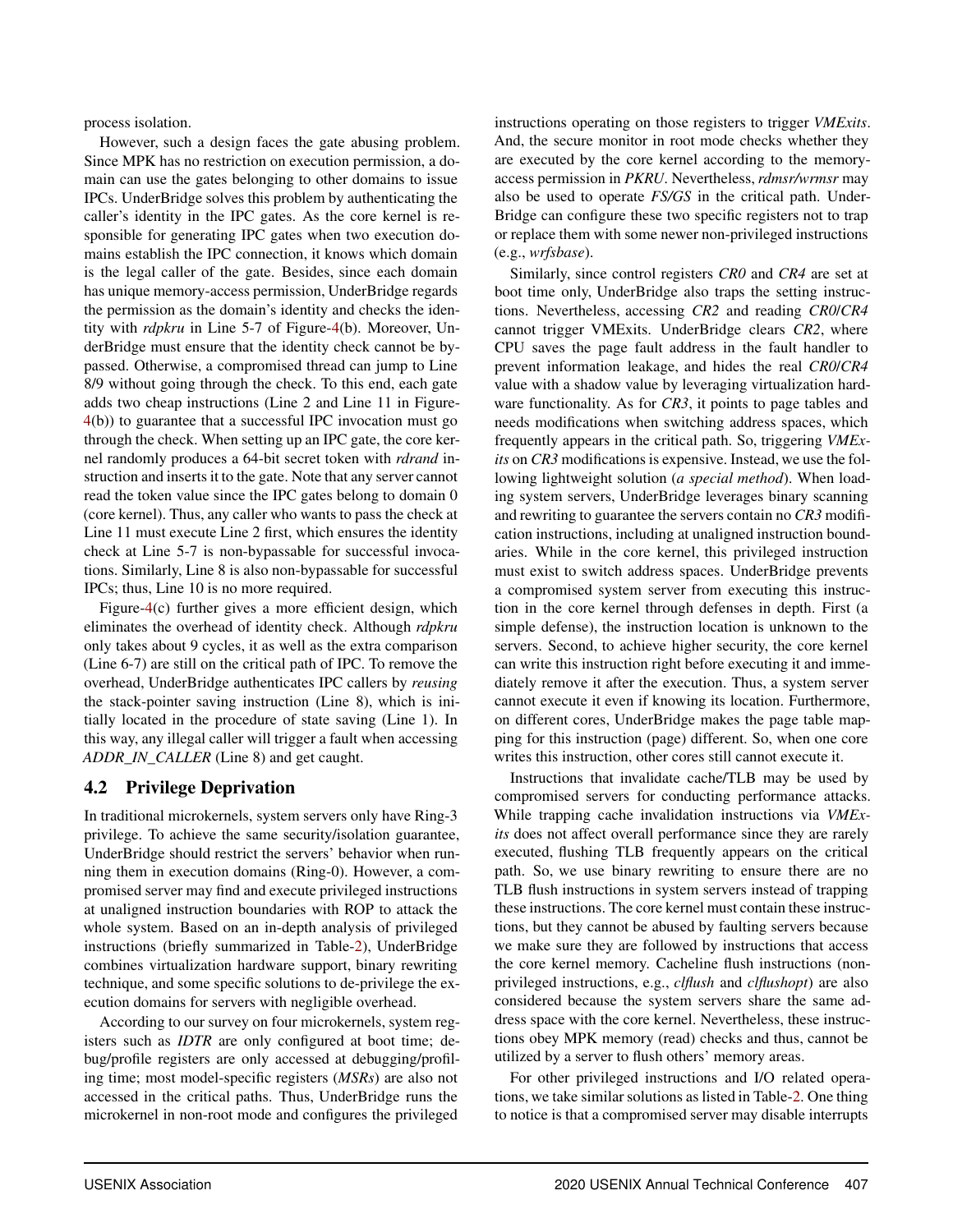<span id="page-8-0"></span>

| <b>Categories</b>                     | <b>Related Instructions</b><br>or Registers                 | Usages in Zircon/Fiasco.OC/seL4/ChCore or Brief Explanations                                                                                                                                                                                             | <b>Solutions</b>                             |
|---------------------------------------|-------------------------------------------------------------|----------------------------------------------------------------------------------------------------------------------------------------------------------------------------------------------------------------------------------------------------------|----------------------------------------------|
| Load/Store<br><b>System Registers</b> | IDTR, GDTR, LDTR<br><b>TR. XCRO</b>                         | Although seL4 uses "LTR" instruction when switching processes,<br>it can be removed by setting different TSSs at boot time as do in other microkernels.<br>Others are required at boot time only.                                                        | <b>VMExit</b>                                |
| Debug/Profile<br>Registers            | Debug registers<br><b>RDPMC</b>                             | Required for debugging and profiling, which are not performance-oriented.                                                                                                                                                                                | <b>VMExit</b>                                |
| Model Specific<br>Registers           | <b>RDMSR/WRMSR</b>                                          | Usually, they are mostly used at boot time or debug time and<br>can trigger VMExits for selected registers according to configuration bitmaps.                                                                                                           | <b>Selected VMExit</b>                       |
| Read/Write<br>Control Registers       | mov CRn, reg<br>mov reg, CRn<br>CLTS (modify CR0)           | - In the four microkernels, CRO/CR4 is written at boot time only and CR8 is not used.<br>- No VMExits: accessing CR2, reading CR0 and CR4.<br>- CR3 is used for switching address space. So, we handle it with a special method.                         | - VMExit<br>- Clear/hide<br>- Special method |
| Cache/TLB<br><b>States</b>            | - INVD/WBINVD<br>- INVLPG/INVPCID<br>- clflush instructions | - Whole cache eviction. WBINVD is rarely used, and INVD is even not used.<br>- TLB clear is needed after updating page tables. So, triggering VMExits is costly here.<br>- (executable in Ring-3) Evicting a single cache line. MPK checks take effects. | - VMExit<br>- Binary rewritng<br>- None      |
| <b>I/O</b> Related<br>Operations      | - Port I/O<br>- MMIO<br>$-DMA$                              | - Port I/O is not performance-oriented and can trigger VMExits with I/O bitmaps.<br>- MMIO operations go through MPK checks.<br>- The core kernel initializes DMA devices at boot time and takes the control plane.                                      | - VMExit<br>- None<br>- None                 |
| Other Privilege<br>Instructions       | - SMSW, RSM, HLT<br>- SWAPGS, SYSRET<br>- CLI, POPFO        | - Either related to other modes like legacy and SMM mode or rarely used.<br>- Cannot break the system states, otherwise leading to the execution of fault handlers.<br>- Can be used by compromised servers to disable interrupts.                       | - VMExit<br>- None<br>- Check in VMM         |
| <b>PKRU</b> Register<br>$(Ring-0/3)$  | - xsave set instructions<br>- WRPKRU                        | - For restoring extended processor states, which may include PKRU state.<br>- For changing the value of PRKU register as used in IPC gates.                                                                                                              | - No restoring<br>- Binary rewriting         |

Table 2: Deprive the execution domains for system servers of the ability to execute privileged instructions.

through instructions like *cli* to monopolize the CPU. Fortunately, it cannot disable the host timer interrupts, which unconditionally trigger *VMExits*. Thus, the secure monitor can easily detect such malicious behaviors by checking *PKRU* and *interrupt state*.

Last but not least, we must forbid system servers from changing the *PKRU* register, i.e., changing the memoryaccess permission, by themselves. There are two kinds of instructions that can modify *PKRU*. For the first kind (*xrstor/xrstors*), the core kernel configures them not to manage *PKRU* by setting a control bit (bit-9) in *XRC0*. For the second kind (*wrpkru*), the core kernel ensures it does not exist outside the IPC gates by rewriting the binary code (similar to [\[77](#page-16-5)]). The *wrpkru* in the IPC gates cannot be abused as specified in § [4.1.](#page-6-1)

We omit the detailed policies of the binary rewriting in this paper as it is a mature technique [\[17](#page-13-16), [25](#page-13-17), [77\]](#page-16-5). Nevertheless, it is worth noting that using binary rewriting to directly eliminating all privilege instructions is undecidable because some privilege instructions only take one byte (e.g., hlt). Our hybrid approach is both effective and efficient.

# 4.3 Security Analysis

By introducing in-kernel servers, our system has one major difference from existing microkernels, which may lead to a larger attack surface. The in-kernel servers run in the kernel mode, which means a compromised server is able to execute any privileged instruction. We will analyze the attacks caused by the difference and illustrate how to defend against them.

Restricting privileged in-kernel servers: System servers are not trusted in our threat model. Although they can run in the kernel mode, they are highly restricted when trying to

attack the core kernel, other servers, or the applications.

We assume that an attacker has fully compromised an inkernel server and can execute arbitrary instructions. Since the server runs in another execution domain (no access to the memory domain 0), it cannot directly access the memory of the core kernel. As long as it tries to read or write any disallowed memory, a CPU exception will immediately be triggered and handled by the core kernel.

There are four ways to bypass the memory isolation mechanism enforced by MPK: the first one is to run the disabling instructions, e.g., by setting *CR4.PKE* to 0 or setting *CR0.WP* to 0; the second is to change the *PKRU* register to gain access permission of other memory domains illegally; the third is to change the page table base address by setting the *CR3* register; the fourth is to modify the page table directly.

ChCore can defend against all these attacks. Before loading a server, ChCore uses binary scanning/rewriting to eliminate the undesired privileged instructions. At runtime, the secure monitor will prevent a server from executing other privileged instructions. Compared with running on traditional microkernels, servers, including maliciously crafted ones, have no more attack means on microkernels with UnderBridge. First, when the malicious server executes the disabling instructions, it will trigger *VMExits*, and the monitor will locate the compromised server. Second, as described in the last paragraph of § [4.2,](#page-7-0) the two ways of modifying the *PKRU* register are prevented. Third, the malicious server has no way to modify *CR3* since the binary rewriting guarantees no *CR3* modification instructions exist in any server's address space. Fourth, the malicious server cannot modify the page table because the kernel page table resides in memory domain 0. Meanwhile, it cannot modify or add instructions which require to change the page table first. The isolation between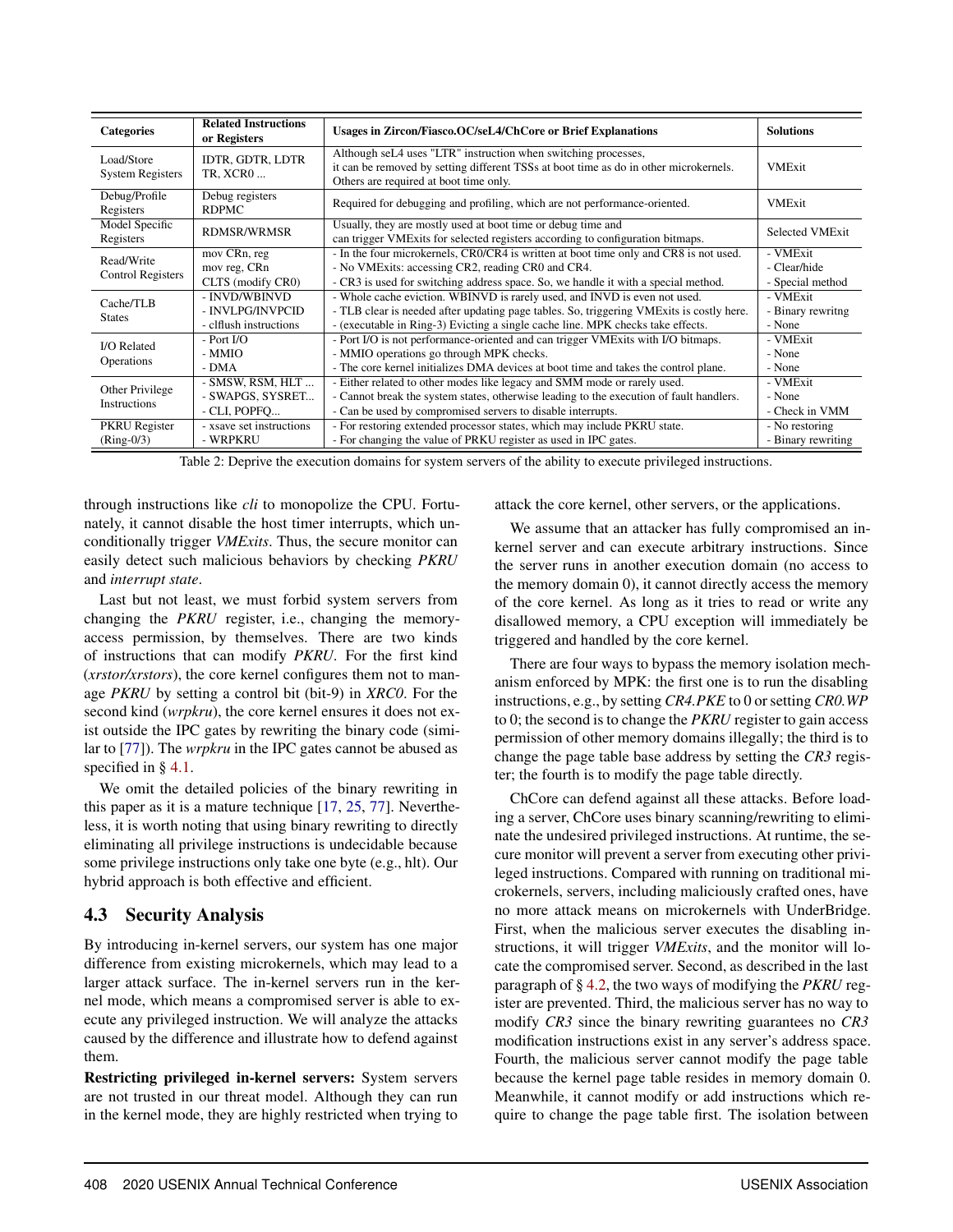in-kernel servers is the same as the isolation between an inkernel server and the core kernel. Since an in-kernel server does not share address space with user applications, it cannot access applications' memory either.

Defending side-channel attacks: Since all the in-kernel servers share one address space, it is easier for a malicious one to issue Spectre [\[45](#page-14-12)] and Meltdown [\[54\]](#page-15-16) attacks compared with the case where all servers have their own address spaces. Although these attacks are caused by CPU bugs (outof-scope), ChCore can mitigate them with existing software defenses like using address randomization makes a compromised server hard to locate the sensitive memory area. Considering the secret tokens leakage on buggy CPUs, extra checks can be added in the IPC gates, e.g., Line-10 in Figure-[4\(](#page-6-0)b), to prevent malicious PKRU modification and ensure the memory isolation. Besides that, most known hardware vulnerabilities have been fixed by major CPU vendors in their latest products [\[5,](#page-13-18) [6\]](#page-13-19), which is orthogonal to ChCore.

#### 5 Implementation

Based on our UnderBridge design, we have implemented a prototype microkernel ChCore, which contains about 8500 lines of C code (LOC). ChCore runs in guest-mode, i.e., non-root mode on x86\_64, and a small secure monitor (around 300 LOC) runs in hypervisor-mode, i.e., root mode on x86\_64. We have implemented the tiny secure monitor in a minimal virtualization-layer, RootKernel (1,500 LOC) of SkyBridge [\[62](#page-15-4)]. Note that RootKernel is not a hypervisor and works only for running one OS in the guest-mode and thus avoids most overhead caused by virtualization. Therefore, although our system requires hardware virtualization, it still can be deployed in bare-metal machines with RootKernel and achieve close-to-native performance. Considering the above, our system increases the trusted computing base (TCB) by 1,800 LOC in total when running on bare-metal machines, which is acceptable. Besides, we also integrate the tiny secure monitor in a commercial hypervisor, KVM, which makes deploying our system in cloud feasible. Even if nested virtualization is required, our secure monitor can still work because it simply utilizes the hardware-provided capability to trap sensitive instructions. Because the instructions to trap are deliberately selected and do not exist on critical paths, they will not degrade the overall performance. Nevertheless, our current implementation requires cloud providers to patch their hypervisors. In such a case, our system increases TCB by 300 LOC. Alternatively, we may leverage eBPF [\[61](#page-15-17), [81\]](#page-16-11) to deploy our secure monitor without modifications to the commercial hypervisor (left as future work).

We also apply UnderBridge to three state-of-the-art microkernels, i.e., seL $4<sup>3</sup>$ , Zircon, and Fiasco.OC, to demonstrate the generality of the design. The porting effort is about 1000∼1500 LOC for each of them. Since UnderBridge uses different page tables for applications and kernel, it also en-

ables and leverages the PCID hardware feature for avoiding unnecessary TLB flushing. As native Fiasco.OC does not support to use this feature, we also add a simple extension to assign different PCIDs to an application and the kernel.

#### <span id="page-9-0"></span>6 Performance Evaluation

Basic Setup. We conduct all the experiments on a Dell PowerEdge R640 server, which is equipped with a 20-core Intel Xeon Gold 6138 2.0GHz CPU and 128GB memory. Both Turbo Boost and Hyper-threading are disabled. ChCore runs on Linux/KVM-4.19 and QEMU-4.1.

Systems for Comparison. We evaluate the native IPC performance of three popular microkernels (Zircon, seL4, and Fiasco.OC) on bare metal. Also, we evaluate SkyBridge [\[62](#page-15-4)], which is the state-of-the-art optimization for IPC in microkernels by using *vmfunc*. SkyBridge deploys a small hypervisor called RootKernel and runs microkernels in non-root mode. When evaluating UnderBridge, we deploy the secure monitor of UnderBridge in RootKernel and run microkernels with UnderBridge on it. As Zircon has no kernel-pagetable-isolation (KPTI) support, we simulate the overhead of page table switching by writing *CR3* twice when evaluating UnderBridge on it, this is because UnderBridge requires to make the kernel and applications use different page tables.

#### 6.1 IPC Performance Analysis

Cross-server IPC. Firstly, we analyze the IPC performance between two servers (we abbreviate "system server" as "server" in this section) in a micro-benchmark, which uses *rdtsc* instruction to measure the *round-trip* latency of invoking an empty function in server B from server A.

<span id="page-9-1"></span>

Figure 5: Round-trip latency of cross-server IPC.

Figure[-5](#page-9-1) gives the absolute cost of cross-server IPCs in different designs. Since invocations between servers (components) in monolithic kernels are usually achieved by using (indirect) *call*/*ret* instructions, the round-trip latency is only 24 cycles. The latency of an IPC round-trip in ChCore is 109 cycles, which is dominated by two *wrpkru* instructions (56 cycles in total). Note that the IPC is achieved by Under-Bridge and thus only involves the lightweight *wrpkru* and the procedure of saving necessary registers. SkyBridge requires two much heavier *vmfunc* instruction (292 cycles in total) and therefore has larger latency.

The round-trip latency of a native IPC in the other three microkernels are much more noticeable. Among them, seL4

 $3$ We do not retain formal correctness guarantees of seL4.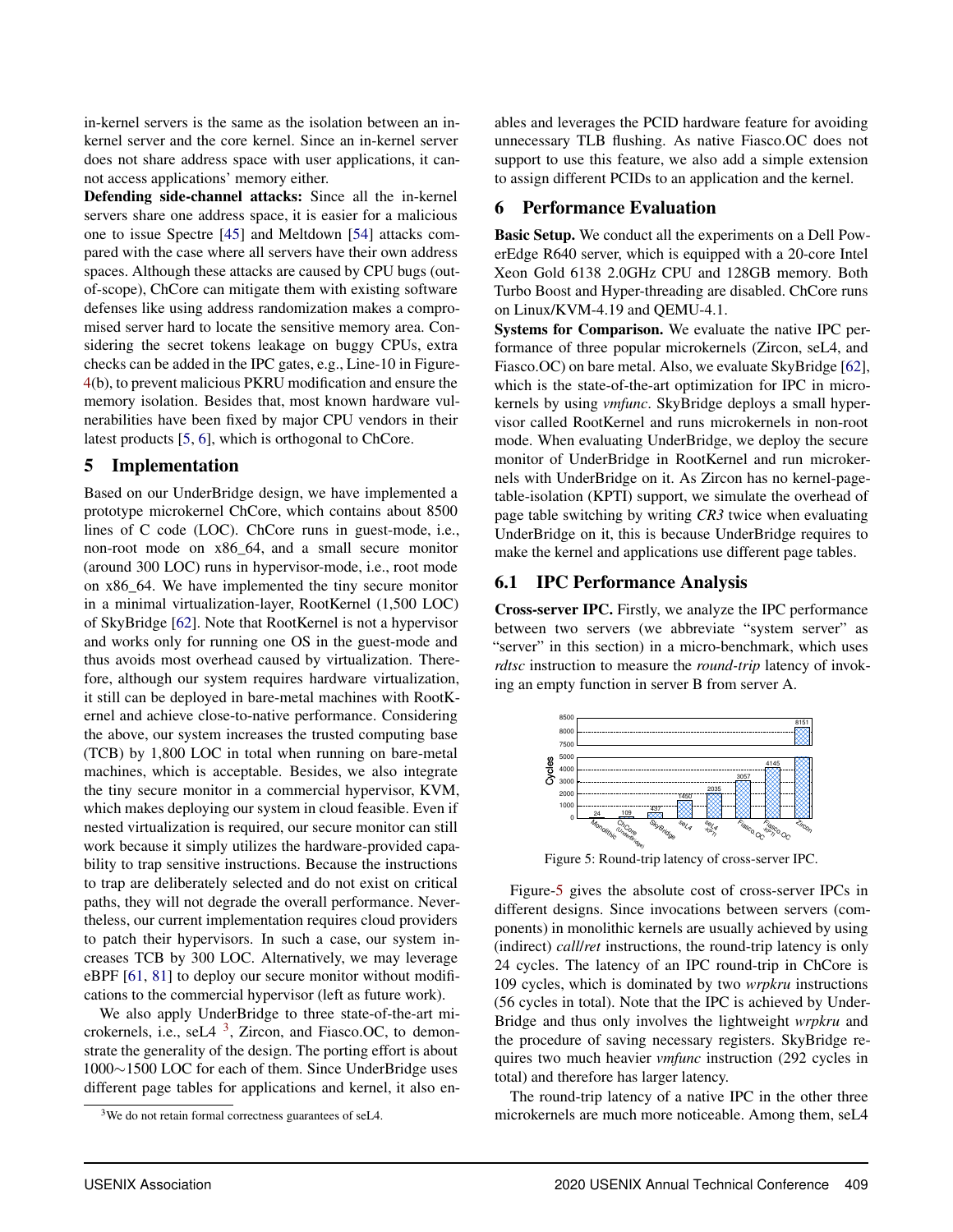shows the best performance as it will directly switch the caller thread to callee thread when executing fast-path IPCs. Although Fiasco.OC applies a similar strategy, it has a more complex IPC capability handling procedure. Zircon does not support direct-switch and thus has the worst performance due to the high scheduling cost.

Compared with the native IPC in the three microkernels, our UnderBridge design is more than  $12.3\times$  faster. The performance improvement mainly comes from two parts. First, UnderBridge avoids the time-consuming privilege switches in traditional IPC designs, as measured in § [2.2.](#page-3-2) Second, UnderBridge avoids the complex validation and invocation of the IPC capability on the critical path. An IPC gate is only generated after the corresponding capabilities having been checked, so UnderBridge needs not to check the capability at runtime. Also, the gate only requires several lightweight instructions for the domain switching (details in § [4.1\)](#page-6-1).

Another benefit of UnderBridge is that the in-kernel servers can invoke system calls faster via the IPC gates instead of using *syscall* instructions.

Application-to-Server IPC. We further analyze the IPC (round-trip) performance between a user application and a server in this part. Commonly, a system call involves multiple servers in microkernels (or multiple kernel components in monolithic kernels), which means an application-to-server IPC may involve several cross-server IPCs. To simulate such cases, we design a micro-benchmark that includes one application and several servers. Each server will do nothing but routing IPCs to another server. We vary the number of crossserver IPCs in the benchmark.

<span id="page-10-0"></span>

| <b>Cross-server IPCs</b> |      |      |
|--------------------------|------|------|
| $\mathbf{\Omega}$        |      |      |
| 437                      | 931  | 1390 |
| 723                      | 856  | 981  |
| 1450                     | 2932 | 4266 |
|                          |      |      |

Table 3: Round-trip latency (cycles) of one application-to-server IPC and different number of cross-server IPCs.

Table[-3](#page-10-0) compares the performance of SkyBridge (applied on Fiasco.OC) and UnderBridge (applied on ChCore) in this micro-benchmark. Results are similar when we apply them to other microkernels and thus omitted. If an application invokes a server *without* causing any cross-server IPCs, Sky-Bridge (437 cycles) shows better performance than Under-Bridge (723 cycles). It is because UnderBridge has to switch the privilege level and the address space for transferring the control flow from user space to kernel space, while Sky-Bridge applies more lightweight EPT switching via *vmfunc*. Nevertheless, UnderBridge still outperforms the best native IPC (1450 cycles in seL4), because of reducing one privilege switch and minimizing the software logic of an IPC.

As the number of cross-server IPCs increases, the latency of SkyBridge increases in proportion. It is because that IPC from application to the server and between servers are symmetric and cost the same cycles. In contrast, the latency of UnderBridge grows much slower because its cross-server IPC is much more lightweight. As shown in Table[-3,](#page-10-0) the performance of UnderBridge becomes better than SkyBridge when involving one cross-server IPC, and is better than that by 42% when involving two. The performance speedup is expected to grow along with the increasing number of the cross-server IPCs and finally close to  $3.0\times$  as in Figure[-5.](#page-9-1)

#### 6.2 Application Benchmarks

We further evaluate the performance of UnderBridge with two real-world applications: a database application and an HTTP server application. In the following experiments, shared memory is used to transfer data during IPCs.

Database Evaluation. To faithfully compare with Sky-Bridge, we use the benchmarks in [\[62\]](#page-15-4). Specifically, for serving a relational database, SQLite3 [\[15](#page-13-14)], we run two system servers: one is a file system named xv6fs [\[16,](#page-13-20) [23](#page-13-21)], and the other is a RAMdisk (memory-only). When SQLite3 operates on a file, it will first invoke the xv6fs server by an application-to-server IPC, and then the xv6fs will read or write the RAMdisk by cross-server IPCs.

*Basic Operations.* We first evaluate the performance of basic operations, including insert, update, query, and delete operations. Our evaluation includes three IPC approaches: the native IPC, UnderBridge, and SkyBridge. Specifically, for each microkernel, we not only evaluate the performance with its native IPC designs but also test the performance after applying UnderBridge and SkyBridge to it. We also emulate the performance of a monolithic kernel by replacing all the IPC gates in UnderBridge with function calls.

Figure[-6\(a\),](#page-11-0)  $6(b)$  and  $6(c)$  show the normalized throughput of basic operations in the three microkernels, separately. The baseline is set as the performance of native IPC design in each microkernel.

UnderBridge achieves up to  $13.1 \times$ ,  $9.0 \times$ ,  $1.6 \times$  and  $11.3 \times$ speedup for each of these operations, individually. The improvement of query operations is relatively small since SQLite3 has an internal buffer for storing recent data and may handle the queries without issuing IPCs. Compared with SkyBridge, the performance improvement of UnderBridge (up to 65%) is because a single IPC from SQLite3 to xv6fs is likely to trigger multiple cross-server IPCs between xv6fs and RAMdisk. Even compared with the emulated performance of monolithic kernels, UnderBridge only introduces about 5.0% overhead.

The above-tested xv6fs (exactly the same one used in the SkyBridge paper [\[62\]](#page-15-4)) contains no page cache, which, thus, emulates an IPC-intensive scenario. We further enable the page cache in xv6fs to show how UnderBridge performs with fewer cross-server IPCs between xv6fs and RAMdisk. As shown in Figure[-6\(d\),](#page-11-3)  $6(e)$  and  $6(f)$ , the performance improvement of UnderBridge is still obvious. UnderBridge shows up to  $4.0 \times$ ,  $2.9 \times$ ,  $0.7 \times$  and  $3.2 \times$  speedup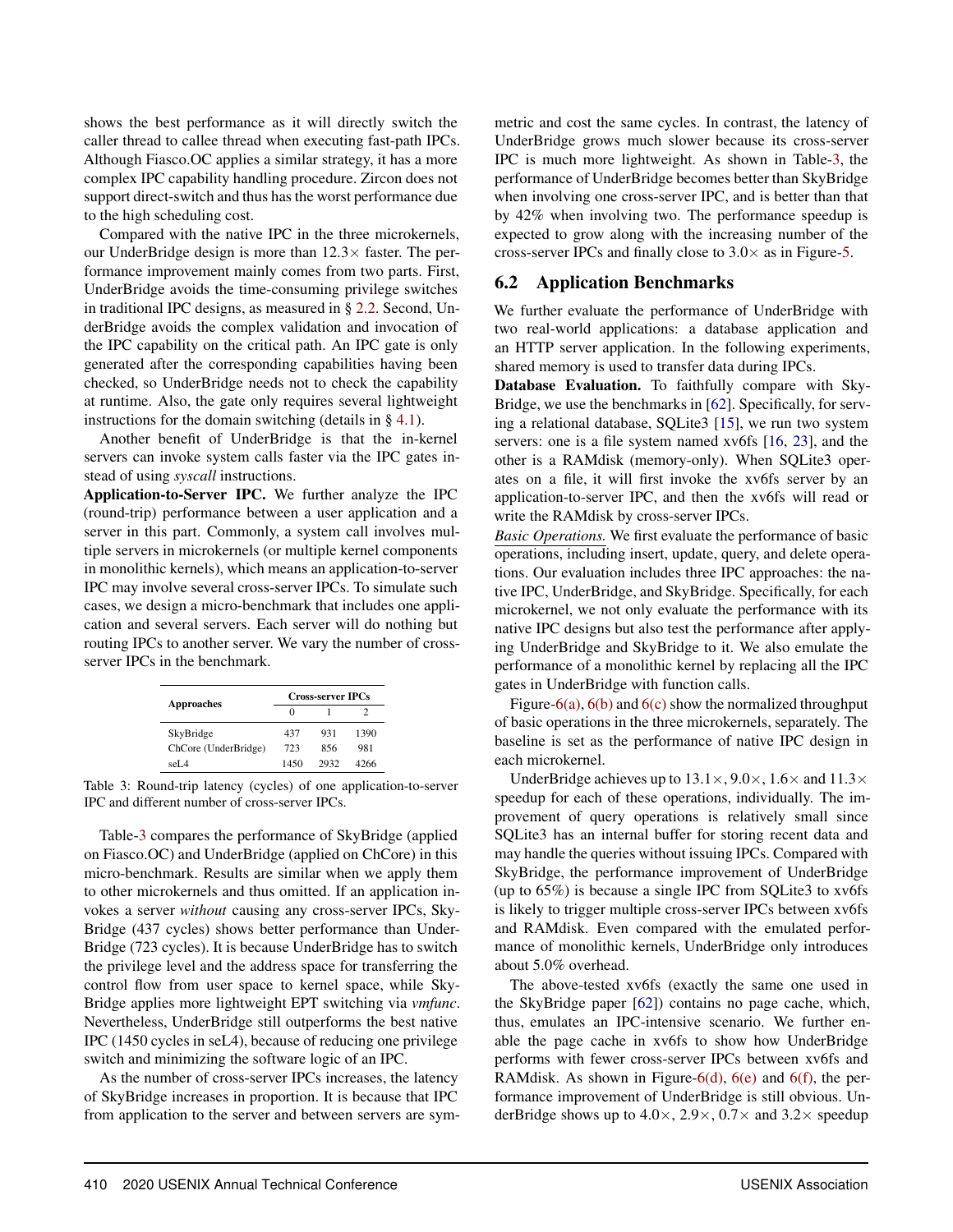<span id="page-11-0"></span>

<span id="page-11-4"></span><span id="page-11-1"></span>Figure 6: Normalized throughput of basic SQLite3 operations.

<span id="page-11-3"></span>compared with the native IPC and achieves comparable performance with monolithic kernels. Nevertheless, since fewer cross-server IPCs are involved, the maximum improvement of UnderBridge compared with SkyBridge drops from 65% to 25%.

Since UnderBridge runs in non-root mode, we also count the number of *VMExit*, which is known as the cost of virtualization. Thanks to the careful design of RootKernel and our secure monitor, there are *almost zero VMExits* during the experiments. For example, at most one VMExit (due to timer) happens during the query test.

*YCSB Benchmark.* We also evaluate SQLite3 against YCSB workloads. Figure[-7\(a\)](#page-12-0) and  $7(b)$  show the normalized throughput of YCSB-A (50% update and 50% query) with the page cache disabled and enabled in xv6fs, separately. We use the same baseline as the basic operation evaluation. Even for seL4, which is the most efficient among the three microkernels, UnderBridge improves the application's throughput from 35% to 105%. UnderBridge also brings a better performance (from 7% to 35%) than SkyBridge. Besides, it is only slightly slower (3.3% on average) than the monolithic kernel. Other YCSB workloads give similar results.

Furthermore, Figure[-7\(c\)](#page-12-2) gives a detailed analysis of the experiments with page cache *enabled* in xv6fs. First, the ratio of IPCs from SQLite3 to xv6fs (application-to-server) and xv6fs to RAMdisk (cross-server) is about 1:2. Thus, Under-Bridge outperforms SkyBridge, according to Table[-3.](#page-10-0) Second, it helps to reduce the ratio of time spent on IPCs to around 11% while the other three microkernels spend at least 30% of the time on IPCs. Third, it makes the application and the servers execute faster (about 10%) owing to less indirect costs such as cache/TLB pollution.

Server Migration. We also evaluate the performance of server migration, although it should rarely happen. We still run SQLite3, xv6fs, and RAMdisk as above on Zircon and trigger the server migration. Taking RAMdisk (128 MB virtual memory range) as an example, migrating it from kernel to user takes about 84,361 cycles. Most of the cycles (83,517)

<span id="page-11-5"></span><span id="page-11-2"></span>are spent on modifying the kernel page table to free the domain ID (i.e., the third step for migrating a server specified in § [3.3\)](#page-5-0). Migrating RAMdisk from user to kernel takes more cycles (90,189) mainly because more cycles are spent on waiting for finishes of on-going IPCs.

HTTP Server Evaluation. For running an HTTP server (a user-space application), we create three system servers: a socket server, a TCP/IP protocol stack server, and a loopback network device driver (not involving the real network device) atop lwIP [\[31\]](#page-14-13) library. We measure the throughput of a simple HTTP server from the client-side, which receives requests from the network and sends back a static HTML page.

We perform this evaluation on Zircon. As shown in Figure-[7\(d\),](#page-12-3) UnderBridge improves the throughput of the HTTP server by  $4.4 \times$ . We also implement the same benchmark with SkyBridge. UnderBridge outperforms SkyBridge by about 24% because a network request also triggers multiple crossserver IPCs.

# 7 Related Work

Reconstructing monolithic kernels. The development of monolithic kernels follows the philosophy of modularization, but all the kernel components are not isolated from each other. With reliability and security attracting a fair amount of attention, we witness interest in reconstructing monolithic kernels to achieve better fault isolation and higher security [\[17,](#page-13-16) [25,](#page-13-17) [26,](#page-14-14) [38,](#page-14-15) [41,](#page-14-16) [59](#page-15-18), [63](#page-15-19), [65](#page-15-13), [67](#page-16-12), [74](#page-16-13), [75](#page-16-14), [84](#page-16-15), [86](#page-17-2)]. Dautenhahn et al. [\[25\]](#page-13-17) build one memory protection domain inside the BSD kernel and run a small trusted kernel in that domain to control memory mappings. Mondrix [\[84\]](#page-16-15) implements a compartmentalized Linux kernel with eleven isolated modules based on customized security hardware [\[83\]](#page-16-16). Proskurin et al. [\[65](#page-15-13)] propose to use Intel EPT and *vmfunc* to isolate critical kernel data in different domains. Nooks [\[74\]](#page-16-13) and LXFI [\[59\]](#page-15-18) focus on improving the reliability of Linux by isolating kernel modules, especially device drivers.

Our work does share some similarities with prior work on intra-(monolithic)kernel isolation. Nevertheless, we fo-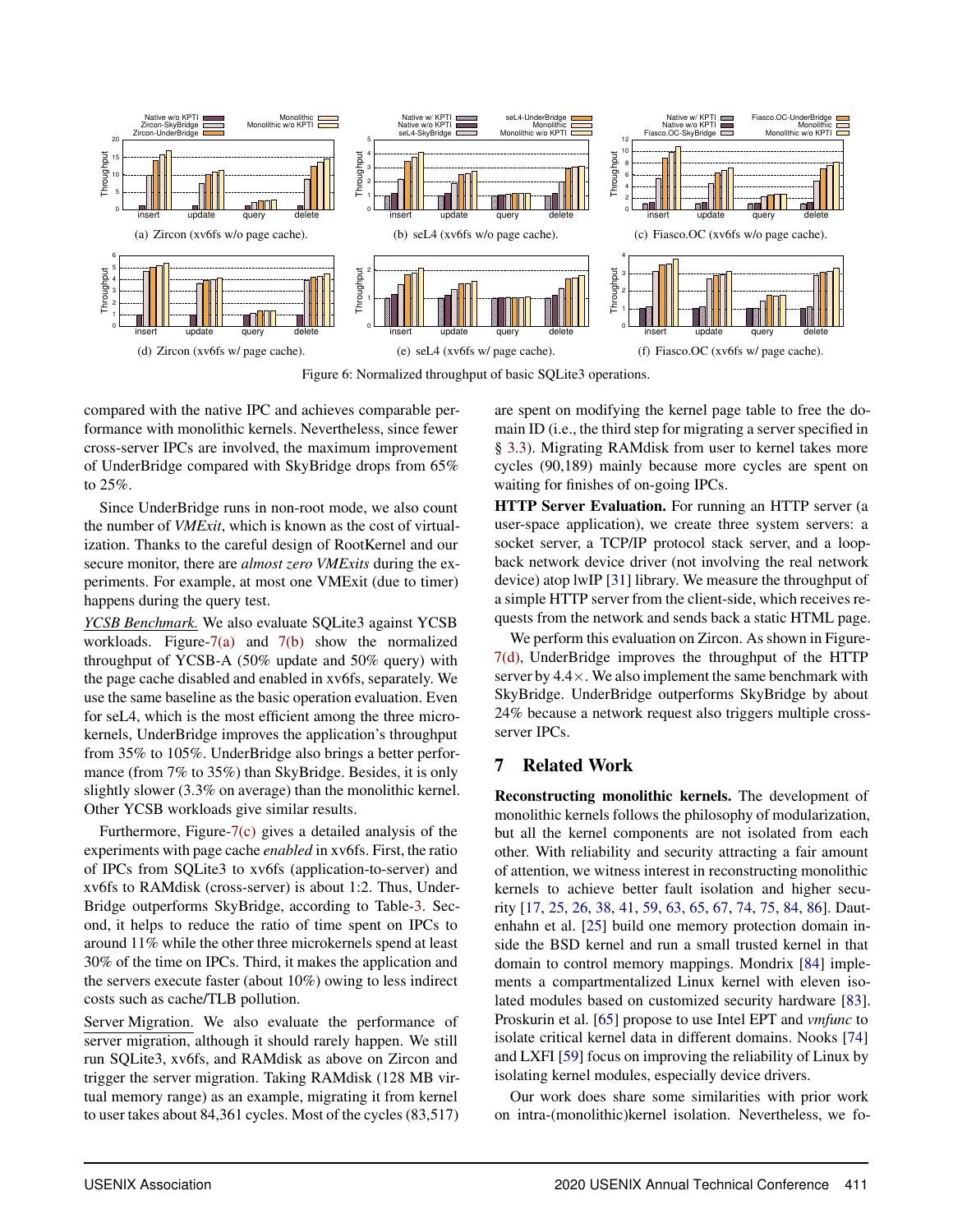<span id="page-12-0"></span>

Figure 7: (a), (b), and (d) share the same legend. (a) and (b) show the normalized throughput of YCSB-A with xv6fs's page cache disabled and enabled separately. (c) shows the time breakdown of YCSB-A benchmark. (d) demonstrates the normalized throughput of a HTTP server.

cus on accelerating IPCs for microkernel architectures while maintaining strong isolation (both ends). We need to do little modification/instrumentation on system servers of a microkernel. This is because system servers of a microkernel are designed to run in different user processes, and all the interactions are explicit IPCs, which is different from the subsystems in Linux (no clear boundaries and have complex shared memory references). We achieve intra-kernel isolation by retrofitting Intel MPK, which is lightweight and commercially-available, to build multiple execution domains in kernel space. Furthermore, UnderBridge may also be generalized to other kernel scopes with more efforts in the future. On one side, the proposed abstraction of the execution domain can be extended to accommodate different kernel modules in monolithic kernels, and the IPC gates can still be used to handle interactions between those modules. On the other side, our design can also be applied in kernels written in memory-safe languages [\[11,](#page-13-22) [24](#page-13-13)] to isolate some unsafe code (e.g., the code with "unsafe" tag in Rust).

Accelerating IPCs. Optimizing the performance of IPC in microkernels is continuously studied for a long time [\[19,](#page-13-2) [36,](#page-14-6) [44](#page-14-2), [50,](#page-15-5) [52,](#page-15-1) [82](#page-16-4)]. For example, LRPC [\[19\]](#page-13-2) eliminates the scheduling overhead during an IPC by using the threadmigration model [\[36,](#page-14-6) [37\]](#page-14-17); seL4 [\[44](#page-14-2)] provides the fast-path IPC, which also avoids scheduling and passes arguments through registers. Nevertheless, even with these softwarebased optimizations, IPC-intensive applications on microkernels still suffer from the IPC overhead.

Recent studies present new designs to accelerate IPCs with advanced hardware features. SkyBridge [\[62\]](#page-15-4) utilizes the *vmfunc* to allow a process to invoke a function in another process directly without the kernel's involvement. XPC [\[30](#page-14-4)] is a hardware proposal that accelerates IPCs by implementing efficient context switch and memory granting. dIPC relies on another hardware proposal [\[78\]](#page-16-17) to put processes into the same address space and thus make IPCs faster. Our design shows better performance than SkyBridge and requires no hardware modification.

Usage of Intel MPK. Intel MPK/PKU has been utilized by [\[39](#page-14-8), [64,](#page-15-6) [77](#page-16-5)] to achieve efficient intra-process isolation, which can build mutual-distrusted execution environments in a single user process. There are two main differences between UnderBridge and them. First, UnderBridge retrofits

<span id="page-12-3"></span><span id="page-12-2"></span><span id="page-12-1"></span>MPK that designed for user space in kernel space to improve the IPC performance for microkernels (the first effort to our knowledge) and also faces more security challenges. Applications can still utilize MPK in user space as they want since they have different page tables from the kernel. Second, UnderBridge authenticates the caller of each MPK gate for enforcing IPC capability to prevent illegal domain switches, while prior work allows arbitrary domain switches.

There exist two concurrent studies [\[38,](#page-14-15) [73](#page-16-18)] to Under-Bridge. They also propose to utilize MPK in kernel mode but with different goals and designs. IskiOS [\[38](#page-14-15)] leverages MPK to defend against code-reuse attacks (e.g., protecting shadow stacks) in the kernel. Sung et al. [\[73\]](#page-16-18) uses MPK to enhance the isolation for a unikernel while does not solve the security challenges identified in UnderBridge.

MPK-like features on other architectures. Tagged memory [\[28](#page-14-18), [43,](#page-14-19) [85](#page-17-3)], which can provide MPK-like features, is added in other architectures, which brings the potential to make UnderBridge more general to those architectures. Recently, the RISC-V security community also considers enhancing the PMP (physical memory protection) isolation with the tagged memory mechanism [\[12\]](#page-13-23). However, Under-Bridge cannot work on current ARMv8 (aarch64). Yet, ARM v8.5 has included memory tagging extensions [\[10](#page-13-24)], by extending which with more mechanisms, we may provide a similar mechanism workable on future ARM platforms.

# 8 Conclusion

This paper introduces UnderBridge, a redesign of the runtime structure of microkernel OSes for faster OS services. To demonstrate UnderBridge's efficiency, we have built a prototype microkernel named ChCore and ported it to three existing microkernels. Performance evaluations showed that UnderBridge can achieve better performance in IPC-intensive workloads compared with prior work.

# 9 Acknowledgement

We sincerely thank our shepherd Antonio Barbalace and the anonymous reviewers for their insightful suggestions. This work is supported in part by China National Natural Science Foundation (No. 61925206, 61972244, and U19A2060) and a grant from the Science and Technology Commission of Shanghai Municipality (No. 19511121100). Yubin Xia is the corresponding author.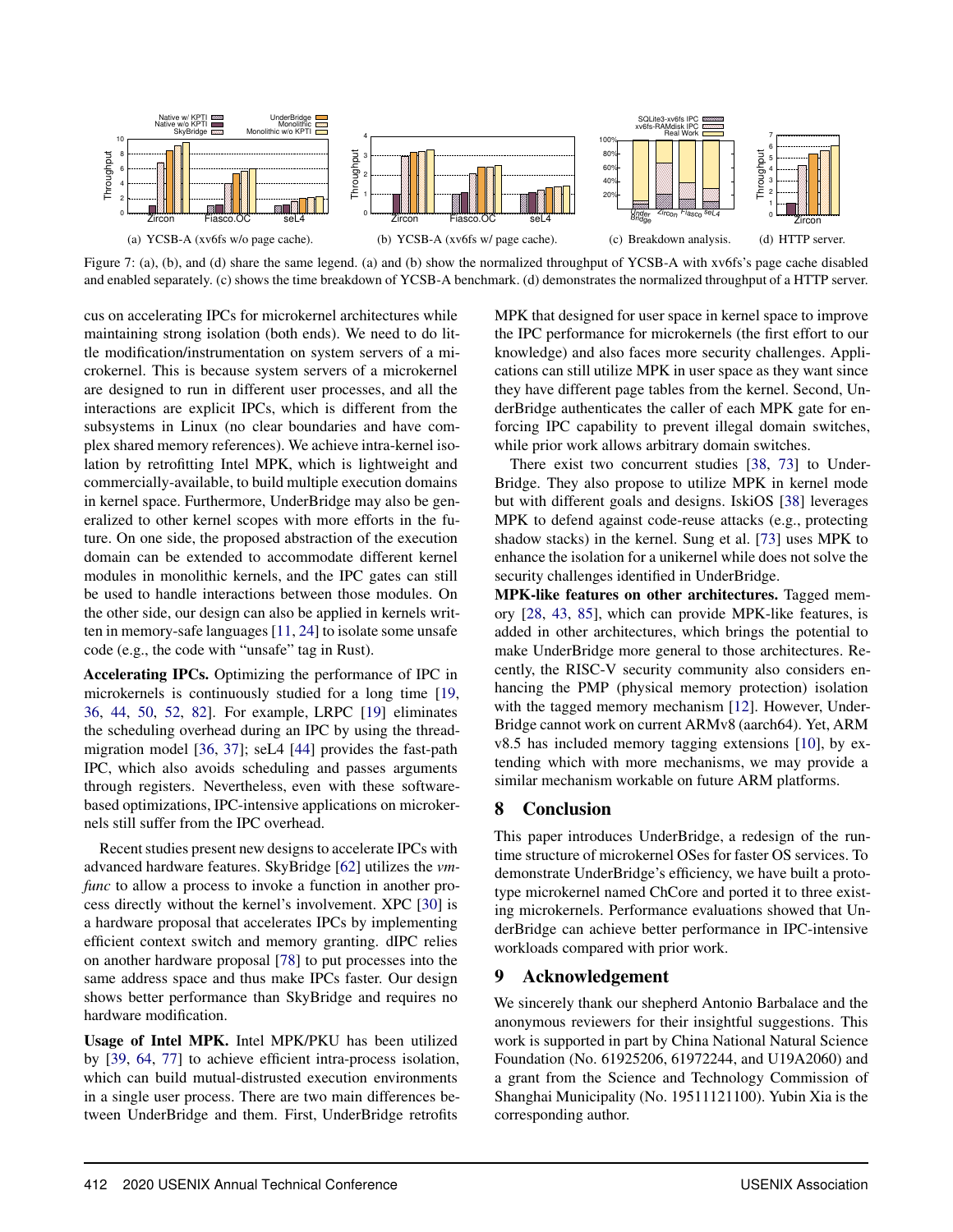#### References

- <span id="page-13-1"></span>[1] Apple ios security-ios 12.1. [https://www.apple.](https://www.apple.com/business/site/docs/iOS_Security_Guide.pdf) [com/business/site/docs/iOS\\_Security\\_Guide.](https://www.apple.com/business/site/docs/iOS_Security_Guide.pdf) [pdf](https://www.apple.com/business/site/docs/iOS_Security_Guide.pdf). Referenced December 2019.
- <span id="page-13-10"></span>[2] Fiasco.oc repository. [https://l4re.org/download/](https://l4re.org/download/snapshots/) [snapshots/](https://l4re.org/download/snapshots/). Referenced December 2019.
- <span id="page-13-0"></span>[3] Fuchsia. <https://fuchsia.dev/fuchsia-src>. Referenced December 2019.
- <span id="page-13-9"></span>[4] Fuchsia repository. [https://fuchsia.dev/](https://fuchsia.dev/fuchsia-src/development/source_code) [fuchsia-src/development/source\\_code](https://fuchsia.dev/fuchsia-src/development/source_code). Referenced December 2019.
- <span id="page-13-18"></span>[5] Ian cutress: Analyzing core i9-9900k performance with spectre and meltdown hardware mitigations. https://www.anandtech.com/show/13659/analyzingcore-i9-9900k-performance-with-spectre-andmeltdown-hardware-mitigations. Referenced December 2019.
- <span id="page-13-19"></span>[6] Intel corporation. engineering new protections into hardware. [https://www.intel.com/content/](https://www.intel.com/content/www/us/en/architecture-and-technology/engineering-new-protections-into-hardware.html) [www/us/en/architecture-and-technology/](https://www.intel.com/content/www/us/en/architecture-and-technology/engineering-new-protections-into-hardware.html) [engineering-new-protections-into-hardware.](https://www.intel.com/content/www/us/en/architecture-and-technology/engineering-new-protections-into-hardware.html) [html](https://www.intel.com/content/www/us/en/architecture-and-technology/engineering-new-protections-into-hardware.html). Referenced December 2019.
- <span id="page-13-4"></span>[7] Intel software developer's manual. [https://](https://software.intel.com/sites/default/files/managed/39/c5/325462-sdm-vol-1-2abcd-3abcd.pdf) [software.intel.com/sites/default/files/](https://software.intel.com/sites/default/files/managed/39/c5/325462-sdm-vol-1-2abcd-3abcd.pdf) [managed/39/c5/325462-sdm-vol-1-2abcd-3abcd.](https://software.intel.com/sites/default/files/managed/39/c5/325462-sdm-vol-1-2abcd-3abcd.pdf) [pdf](https://software.intel.com/sites/default/files/managed/39/c5/325462-sdm-vol-1-2abcd-3abcd.pdf). Referenced December 2019.
- <span id="page-13-6"></span>[8] Kernel page table isolation. [https://en.wikipedia.](https://en.wikipedia.org/wiki/Kernel_page-table_isolation) [org/wiki/Kernel\\_page-table\\_isolation](https://en.wikipedia.org/wiki/Kernel_page-table_isolation). Referenced December 2019.
- <span id="page-13-11"></span>[9] Linux kernel cves. [https://www.cvedetails.com/](https://www.cvedetails.com/product/47/Linux-Linux-Kernel.html?vendor_id=33) [product/47/Linux-Linux-Kernel.html?vendor\\_](https://www.cvedetails.com/product/47/Linux-Linux-Kernel.html?vendor_id=33) [id=33](https://www.cvedetails.com/product/47/Linux-Linux-Kernel.html?vendor_id=33). Referenced December 2019.
- <span id="page-13-24"></span>[10] Memory tagging in armv8.5-a. [https://](https://community.arm.com/developer/ip-products/processors/b/processors-ip-blog/posts/arm-a-profile-architecture-2018-developments-armv85a) [community.arm.com/developer/ip-products/](https://community.arm.com/developer/ip-products/processors/b/processors-ip-blog/posts/arm-a-profile-architecture-2018-developments-armv85a) [processors/b/processors-ip-blog/posts/](https://community.arm.com/developer/ip-products/processors/b/processors-ip-blog/posts/arm-a-profile-architecture-2018-developments-armv85a) [arm-a-profile-architecture-2018-developments-armv85a](https://community.arm.com/developer/ip-products/processors/b/processors-ip-blog/posts/arm-a-profile-architecture-2018-developments-armv85a). York, NY, USA, 2011. ACM. Referenced May 2020.
- <span id="page-13-22"></span>[11] Redox operating system. [https://www.redox-os.](https://www.redox-os.org/) [org/](https://www.redox-os.org/). Referenced December 2019.
- <span id="page-13-23"></span>[12] Risc-v isa specification. [https://riscv.org/](https://riscv.org/specifications/) [specifications/](https://riscv.org/specifications/). Referenced May 2020.
- <span id="page-13-3"></span>[13] sel4 performance report. [http://sel4.systems/](http://sel4.systems/About/Performance/) [About/Performance/](http://sel4.systems/About/Performance/). Referenced December 2019.
- <span id="page-13-8"></span>[14] sel4 repository. <https://github.com/seL4/seL4>. Referenced December 2019.
- <span id="page-13-14"></span>[15] Sqlite. <https://www.sqlite.org/index.html>. Referenced December 2019.
- <span id="page-13-20"></span>[16] xv6 repository. [https://github.com/mit-pdos/](https://github.com/mit-pdos/fscq/tree/master/xv6) [fscq/tree/master/xv6](https://github.com/mit-pdos/fscq/tree/master/xv6). Referenced December 2019.
- <span id="page-13-16"></span>[17] Ahmed M Azab, Peng Ning, Jitesh Shah, Quan Chen, Rohan Bhutkar, Guruprasad Ganesh, Jia Ma, and Wenbo Shen. Hypervision across worlds: Real-time

kernel protection from the arm trustzone secure world. In *Proceedings of the 2014 ACM SIGSAC Conference on Computer and Communications Security*, pages 90– 102. ACM, 2014.

- <span id="page-13-15"></span>[18] Andrew Baumann, Paul Barham, Pierre-Evariste Dagand, Tim Harris, Rebecca Isaacs, Simon Peter, Timothy Roscoe, Adrian Schüpbach, and Akhilesh Singhania. The multikernel: A new os architecture for scalable multicore systems. In *Proceedings of the ACM SIGOPS 22Nd Symposium on Operating Systems Principles*, SOSP '09, pages 29–44, New York, NY, USA, 2009. ACM.
- <span id="page-13-2"></span>[19] Brian N. Bershad, Thomas E. Anderson, Edward D. Lazowska, and Henry M. Levy. Lightweight remote procedure call. *ACM Trans. Comput. Syst.*, 8(1):37–55, February 1990.
- <span id="page-13-5"></span>[20] Claudio Canella, Daniel Genkin, Lukas Giner, Daniel Gruss, Moritz Lipp, Marina Minkin, Daniel Moghimi, Frank Piessens, Michael Schwarz, Berk Sunar, Jo Van Bulck, and Yuval Yarom. Fallout: Leaking data on meltdown-resistant cpus. In *Proceedings of the 2019 ACM SIGSAC Conference on Computer and Communications Security*, CCS '19, pages 769–784, New York, NY, USA, 2019. ACM.
- <span id="page-13-7"></span>[21] Stephen Checkoway, Lucas Davi, Alexandra Dmitrienko, Ahmad-Reza Sadeghi, Hovav Shacham, and Marcel Winandy. Return-oriented programming without returns. In *Proceedings of the 17th ACM Conference on Computer and Communications Security*, CCS '10, pages 559–572, New York, NY, USA, 2010. ACM.
- <span id="page-13-12"></span>[22] Haogang Chen, Yandong Mao, Xi Wang, Dong Zhou, Nickolai Zeldovich, and M. Frans Kaashoek. Linux kernel vulnerabilities: State-of-the-art defenses and open problems. In *Proceedings of the Second Asia-Pacific Workshop on Systems*, APSys '11, pages 5:1–5:5, New
- <span id="page-13-21"></span>[23] Haogang Chen, Daniel Ziegler, Tej Chajed, Adam Chlipala, M. Frans Kaashoek, and Nickolai Zeldovich. Using crash hoare logic for certifying the fscq file system. In *Proceedings of the 25th Symposium on Operating Systems Principles*, SOSP '15, page 18–37, New York, NY, USA, 2015. Association for Computing Machinery.
- <span id="page-13-13"></span>[24] Cody Cutler, M Frans Kaashoek, and Robert T Morris. The benefits and costs of writing a {POSIX} kernel in a high-level language. In *13th* {*USENIX*} *Symposium on Operating Systems Design and Implementation (*{*OSDI*} *18)*, pages 89–105, 2018.
- <span id="page-13-17"></span>[25] Nathan Dautenhahn, Theodoros Kasampalis, Will Dietz, John Criswell, and Vikram Adve. Nested kernel: An operating system architecture for intra-kernel privilege separation. In *Proceedings of the Twentieth In-*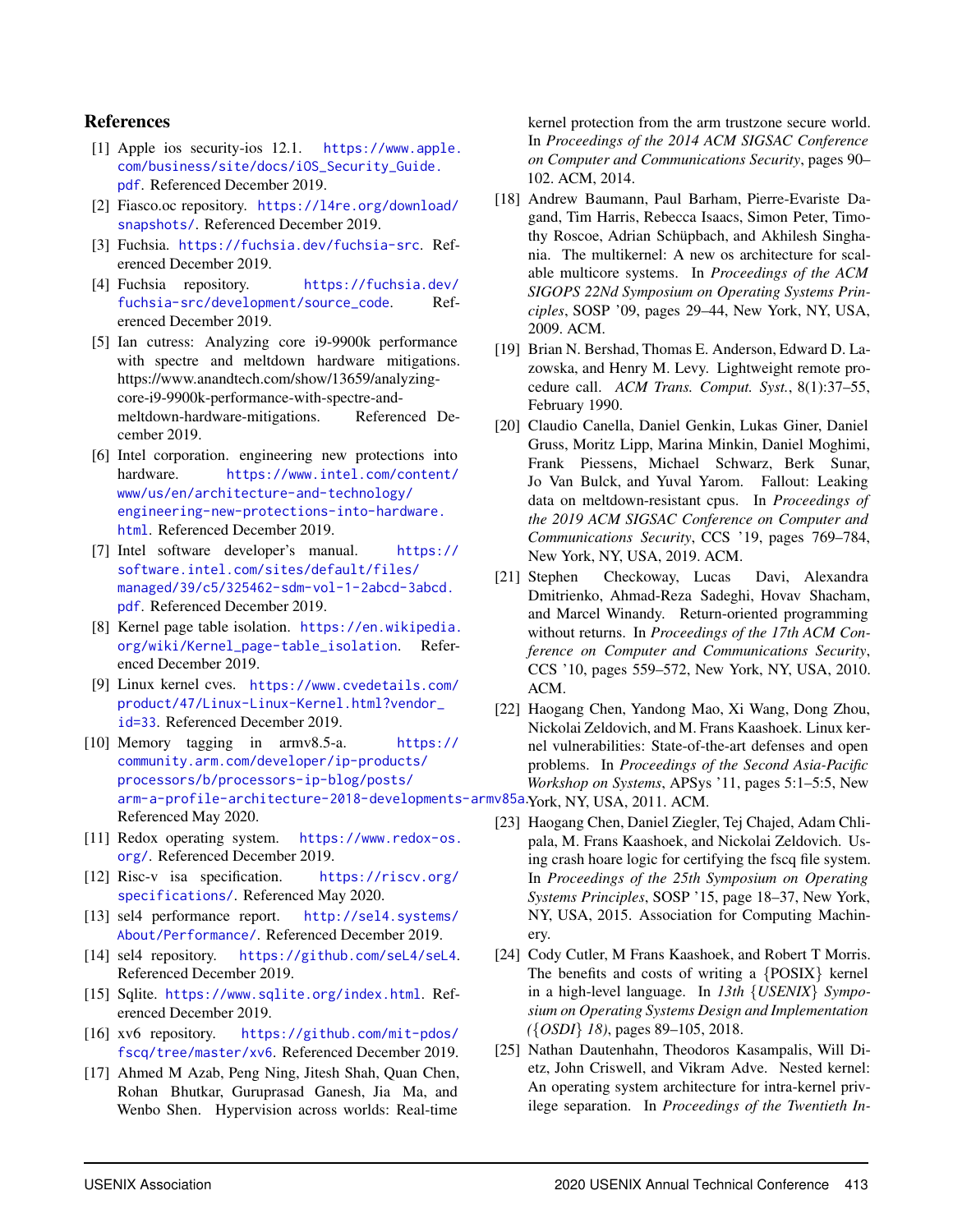*ternational Conference on Architectural Support for Programming Languages and Operating Systems*, AS-PLOS '15, pages 191–206, New York, NY, USA, 2015. ACM.

- <span id="page-14-14"></span>[26] Lucas Davi, David Gens, Christopher Liebchen, and Ahmad-Reza Sadeghi. Pt-rand: Practical mitigation of data-only attacks against page tables. In *NDSS*, 2017.
- <span id="page-14-0"></span>[27] Francis M David, Ellick M Chan, Jeffrey C Carlyle, and Roy H Campbell. Curios: improving reliability through operating system structure. pages 59–72, 2008.
- <span id="page-14-18"></span>[28] Udit Dhawan, Nikos Vasilakis, Raphael Rubin, Silviu Chiricescu, Jonathan M Smith, Thomas F Knight Jr, Benjamin C Pierce, and André DeHon. Pump: a programmable unit for metadata processing. In *Proceedings of the Third Workshop on Hardware and Architectural Support for Security and Privacy*, pages 1–8, 2014.
- <span id="page-14-7"></span>[29] Mingkai Dong, Heng Bu, Jifei Yi, Benchao Dong, and Haibo Chen. Performance and protection in the zofs user-space nvm file system. In *Proceedings of the 27th ACM Symposium on Operating Systems Principles*, SOSP '19, pages 478–493, New York, NY, USA, 2019. ACM.
- <span id="page-14-4"></span>[30] Dong Du, Zhichao Hua, Yubin Xia, Binyu Zang, and Haibo Chen. Xpc: Architectural support for secure and efficient cross process call. In *Proceedings of the 46th International Symposium on Computer Architecture*, ISCA '19, pages 671–684, New York, NY, USA, 2019. ACM.
- <span id="page-14-13"></span>[31] Adam Dunkels. lwip-a lightweight tcp/ip stack. *Available from World Wide Web: http://www. sics. se/ adam/lwip/index. html*, 2002.
- <span id="page-14-10"></span>[32] Kevin Elphinstone and Gernot Heiser. From 13 to sel4 what have we learnt in 20 years of l4 microkernels? In *Proceedings of the Twenty-Fourth ACM Symposium on Operating Systems Principles*, SOSP '13, pages 133– 150, New York, NY, USA, 2013. ACM.
- <span id="page-14-5"></span>[33] D. R. Engler, M. F. Kaashoek, and J. O'Toole, Jr. Exokernel: An operating system architecture for applicationlevel resource management. In *Proceedings of the Fifteenth ACM Symposium on Operating Systems Principles*, SOSP '95, pages 251–266, New York, NY, USA, 1995. ACM.
- <span id="page-14-11"></span>[34] Úlfar Erlingsson, Martín Abadi, Michael Vrable, Mihai Budiu, and George C. Necula. Xfi: Software guards for system address spaces. In *Proceedings of the 7th Symposium on Operating Systems Design and Implementation*, OSDI '06, pages 75–88, Berkeley, CA, USA, 2006. USENIX Association.
- <span id="page-14-1"></span>[35] Bryan Ford, Mike Hibler, Jay Lepreau, Patrick Tullmann, Godmar Back, and Stephen Clawson. Microkernels meet recursive virtual machines. In *Proceedings of the Second USENIX Symposium on Operating Systems*

*Design and Implementation*, OSDI '96, pages 137–151, New York, NY, USA, 1996. ACM.

- <span id="page-14-6"></span>[36] Bryan Ford and Jay Lepreau. Evolving mach 3.0 to a migrating thread model. In *Proceedings of the USENIX Winter 1994 Technical Conference on USENIX Winter 1994 Technical Conference*, WTEC'94, pages 9–9, Berkeley, CA, USA, 1994. USENIX Association.
- <span id="page-14-17"></span>[37] Ben Gamsa, Orran Krieger, Jonathan Appavoo, and Michael Stumm. Tornado: Maximizing locality and concurrency in a shared memory multiprocessor operating system. In *Proceedings of the Third Symposium on Operating Systems Design and Implementation*, OSDI '99, pages 87–100, Berkeley, CA, USA, 1999. USENIX Association.
- <span id="page-14-15"></span>[38] Spyridoula Gravani, Mohammad Hedayati, John Criswell, and Michael L Scott. Iskios: Lightweight defense against kernel-level code-reuse attacks. *arXiv preprint arXiv:1903.04654*, 2019.
- <span id="page-14-8"></span>[39] Mohammad Hedayati, Spyridoula Gravani, Ethan Johnson, John Criswell, Michael L. Scott, Kai Shen, and Mike Marty. Hodor: Intra-process isolation for highthroughput data plane libraries. In *Proceedings of the 2019 USENIX Conference on Usenix Annual Technical Conference*, USENIX ATC '19, pages 489–503, Berkeley, CA, USA, 2019. USENIX Association.
- <span id="page-14-3"></span>[40] Dan Hildebrand. An architectural overview of qnx. In *Proceedings of the Workshop on Micro-kernels and Other Kernel Architectures*, pages 113–126, Berkeley, CA, USA, 1992. USENIX Association.
- <span id="page-14-16"></span>[41] Charles Jacobsen, Muktesh Khole, Sarah Spall, Scotty Bauer, and Anton Burtsev. Lightweight capability domains: Towards decomposing the linux kernel. *SIGOPS Oper. Syst. Rev.*, 49(2):44–50, January 2016.
- <span id="page-14-9"></span>[42] Yeongjin Jang, Sangho Lee, and Taesoo Kim. Breaking kernel address space layout randomization with intel tsx. In *Proceedings of the 2016 ACM SIGSAC Conference on Computer and Communications Security*, CCS '16, pages 380–392, New York, NY, USA, 2016. ACM.
- <span id="page-14-19"></span>[43] Alexandre Joannou, Jonathan Woodruff, Robert Kovacsics, Simon W Moore, Alex Bradbury, Hongyan Xia, Robert NM Watson, David Chisnall, Michael Roe, Brooks Davis, et al. Efficient tagged memory. In *2017 IEEE International Conference on Computer Design (ICCD)*, pages 641–648. IEEE, 2017.
- <span id="page-14-2"></span>[44] Gerwin Klein, Kevin Elphinstone, Gernot Heiser, June Andronick, David Cock, Philip Derrin, Dhammika Elkaduwe, Kai Engelhardt, Rafal Kolanski, Michael Norrish, Thomas Sewell, Harvey Tuch, and Simon Winwood. sel4: Formal verification of an os kernel. In *Proceedings of the ACM SIGOPS 22Nd Symposium on Operating Systems Principles*, SOSP '09, pages 207–220, New York, NY, USA, 2009. ACM.
- <span id="page-14-12"></span>[45] Paul Kocher, Jann Horn, Anders Fogh, Daniel Genkin,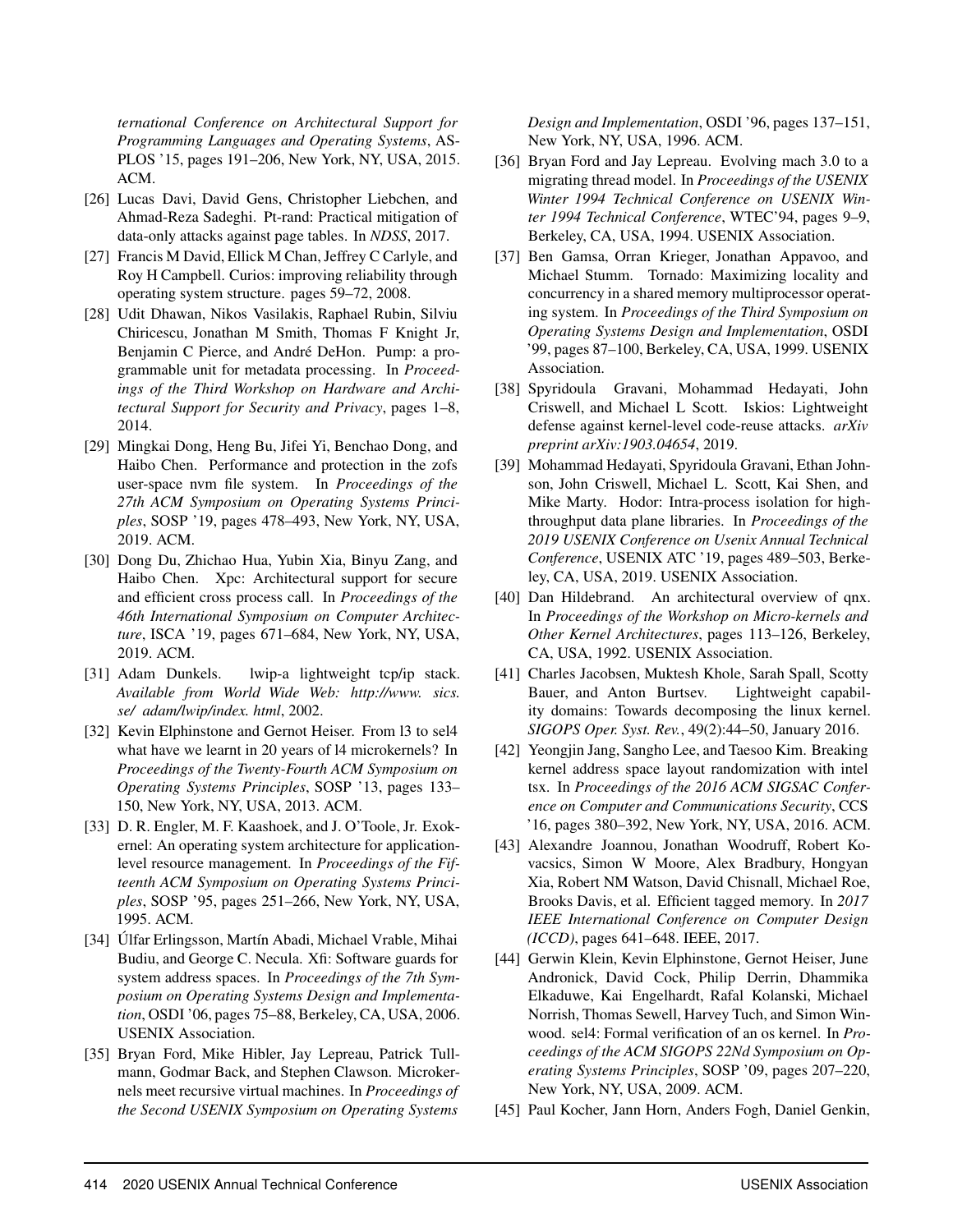Daniel Gruss, Werner Haas, Mike Hamburg, Moritz Lipp, Stefan Mangard, Thomas Prescher, et al. Spectre attacks: Exploiting speculative execution. In *2019 IEEE Symposium on Security and Privacy (SP)*, pages 1–19. IEEE, 2019.

- <span id="page-15-8"></span>[46] Koen Koning, Xi Chen, Herbert Bos, Cristiano Giuffrida, and Elias Athanasopoulos. No need to hide: Protecting safe regions on commodity hardware. In *Proceedings of the Twelfth European Conference on Computer Systems*, EuroSys '17, pages 437–452, New York, NY, USA, 2017. ACM.
- <span id="page-15-14"></span>[47] Adam Lackorzyński, Alexander Warg, Marcus Völp, and Hermann Härtig. Flattening hierarchical scheduling. In *Proceedings of the Tenth ACM International Conference on Embedded Software*, EMSOFT '12, pages 93–102, New York, NY, USA, 2012. ACM.
- <span id="page-15-10"></span>[48] Hojoon Lee, Chihyun Song, and Brent Byunghoon Kang. Lord of the x86 rings: A portable user mode privilege separation architecture on x86. In *Proceedings of the 2018 ACM SIGSAC Conference on Computer and Communications Security*, CCS '18, page 1441–1454, New York, NY, USA, 2018. Association for Computing Machinery.
- <span id="page-15-0"></span>[49] R. Levin, E. Cohen, W. Corwin, F. Pollack, and W. Wulf. Policy/mechanism separation in hydra. In *Proceedings of the Fifth ACM Symposium on Operating Systems Principles*, SOSP '75, pages 132–140, New York, NY, USA, 1975. ACM.
- <span id="page-15-5"></span>[50] Henry M. Levy. *Capability-Based Computer Systems*. Butterworth-Heinemann, Newton, MA, USA, 1984.
- <span id="page-15-2"></span>[51] Chuanpeng Li, Chen Ding, and Kai Shen. Quantifying the cost of context switch. In *Proceedings of the 2007 Workshop on Experimental Computer Science*, ExpCS '07, New York, NY, USA, 2007. ACM.
- <span id="page-15-1"></span>[52] Jochen Liedtke. Improving ipc by kernel design. In *Proceedings of the Fourteenth ACM Symposium on Operating Systems Principles*, SOSP '93, pages 175–188, New York, NY, USA, 1993. ACM.
- <span id="page-15-3"></span>[53] Jochen Liedtke. A persistent system in real use - experiences of the first 13 years. pages  $2 - 11$ , 01 1994.
- <span id="page-15-16"></span>[54] Moritz Lipp, Michael Schwarz, Daniel Gruss, Thomas Prescher, Werner Haas, Anders Fogh, Jann Horn, Stefan Mangard, Paul Kocher, Daniel Genkin, et al. Meltdown: Reading kernel memory from user space. In *27th* {*USENIX*} *Security Symposium (*{*USENIX*} *Security 18)*, pages 973–990, 2018.
- <span id="page-15-7"></span>[55] Moritz Lipp, Michael Schwarz, Daniel Gruss, Thomas Prescher, Werner Haas, Anders Fogh, Jann Horn, Stefan Mangard, Paul Kocher, Daniel Genkin, Yuval Yarom, and Mike Hamburg. Meltdown: Reading kernel memory from user space. In *Proceedings of the 27th USENIX Conference on Security Symposium*, SEC'18, pages 973–990, Berkeley, CA, USA, 2018. USENIX

Association.

- <span id="page-15-11"></span>[56] James Litton, Anjo Vahldiek-Oberwagner, Eslam Elnikety, Deepak Garg, Bobby Bhattacharjee, and Peter Druschel. Light-weight contexts: An os abstraction for safety and performance. In *Proceedings of the 12th USENIX Conference on Operating Systems Design and Implementation*, OSDI'16, pages 49–64, Berkeley, CA, USA, 2016. USENIX Association.
- <span id="page-15-12"></span>[57] Yutao Liu, Tianyu Zhou, Kexin Chen, Haibo Chen, and Yubin Xia. Thwarting memory disclosure with efficient hypervisor-enforced intra-domain isolation. In *Proceedings of the 22Nd ACM SIGSAC Conference on Computer and Communications Security*, CCS '15, pages 1607–1619, New York, NY, USA, 2015. ACM.
- <span id="page-15-15"></span>[58] Anna Lyons, Kent McLeod, Hesham Almatary, and Gernot Heiser. Scheduling-context capabilities: A principled, light-weight operating-system mechanism for managing time. In *Proceedings of the Thirteenth EuroSys Conference*, EuroSys '18, pages 26:1–26:16, New York, NY, USA, 2018. ACM.
- <span id="page-15-18"></span>[59] Yandong Mao, Haogang Chen, Dong Zhou, Xi Wang, Nickolai Zeldovich, and M Frans Kaashoek. Software fault isolation with api integrity and multi-principal modules. In *Proceedings of the Twenty-Third ACM Symposium on Operating Systems Principles*, pages 115–128, 2011.
- <span id="page-15-9"></span>[60] Stephen McCamant and Greg Morrisett. Evaluating sfi for a cisc architecture. In *Proceedings of the 15th Conference on USENIX Security Symposium - Volume 15*, USENIX-SS'06, Berkeley, CA, USA, 2006. USENIX Association.
- <span id="page-15-17"></span>[61] Steven McCanne and Van Jacobson. The bsd packet filter: A new architecture for user-level packet capture. In *USENIX winter*, volume 46, 1993.
- <span id="page-15-4"></span>[62] Zeyu Mi, Dingji Li, Zihan Yang, Xinran Wang, and Haibo Chen. Skybridge: Fast and secure inter-process communication for microkernels. In *Proceedings of the Fourteenth EuroSys Conference 2019*, EuroSys '19, pages 9:1–9:15, New York, NY, USA, 2019. ACM.
- <span id="page-15-19"></span>[63] Vikram Narayanan, Yongzhe Huang, Gang Tan, Trent Jaeger, and Anton Burtsev. Lightweight kernel isolation with virtualization and vm functions. In *Proceedings of the 16th ACM SIGPLAN/SIGOPS International Conference on Virtual Execution Environments*, pages 157–171, 2020.
- <span id="page-15-6"></span>[64] Soyeon Park, Sangho Lee, Wen Xu, Hyungon Moon, and Taesoo Kim. Libmpk: Software abstraction for intel memory protection keys (intel mpk). In *Proceedings of the 2019 USENIX Conference on Usenix Annual Technical Conference*, USENIX ATC '19, pages 241– 254, Berkeley, CA, USA, 2019. USENIX Association.
- <span id="page-15-13"></span>[65] Sergej Proskurin, Marius Momeu, Seyedhamed Ghavamnia, Vasileios P Kemerlis, and Michalis Poly-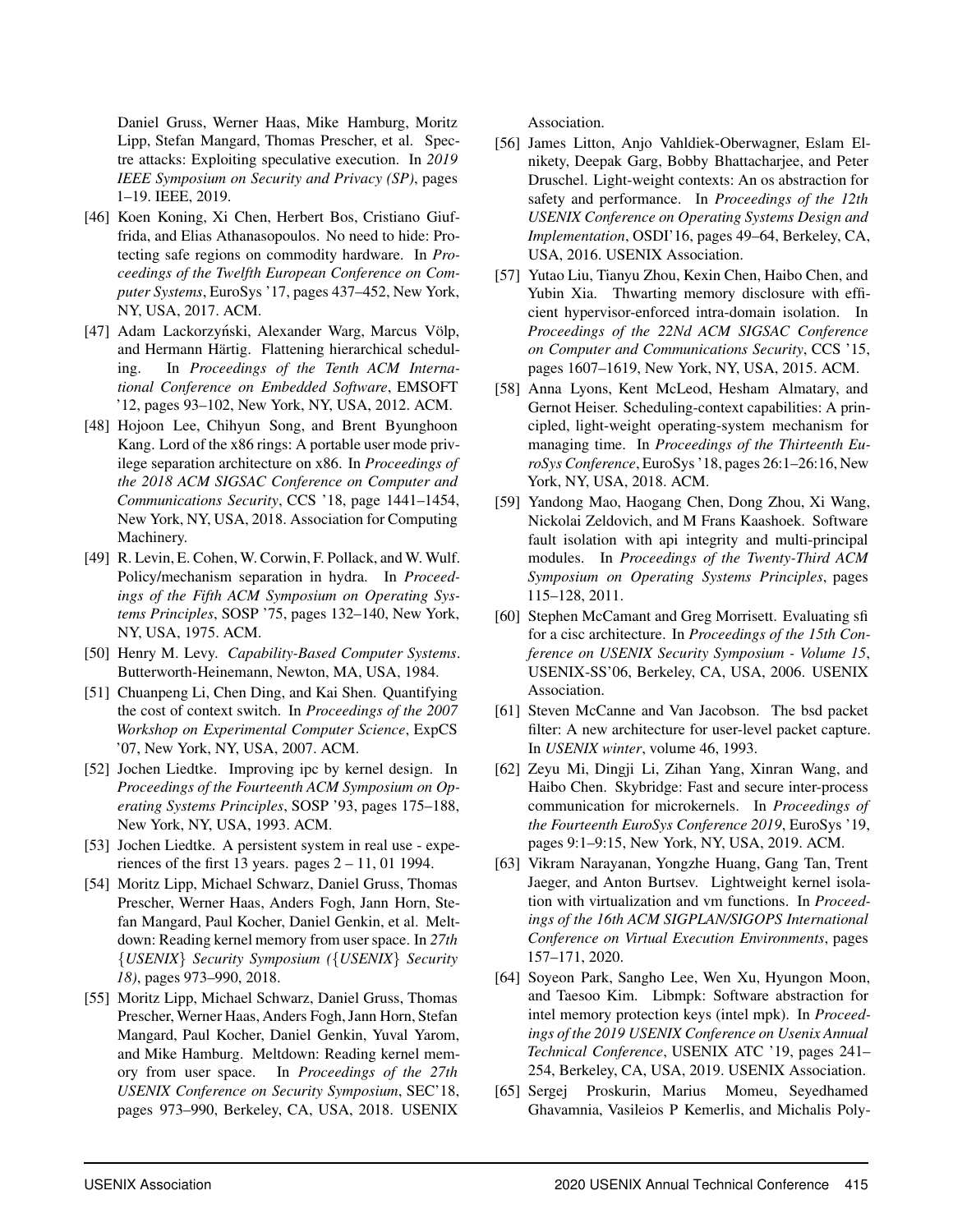chronakis. xmp: Selective memory protection for kernel and user space. In *Proceedings of 41st IEEE Symposium on Security and Privacy*, S&P '20, 2020.

- <span id="page-16-1"></span>[66] Franklin Reynolds. An architectural overview of alpha: A real-time, distributed kernel. In *Proceedings of the Workshop on Micro-kernels and Other Kernel Architectures*, pages 127–146, Berkeley, CA, USA, 1992. USENIX Association.
- <span id="page-16-12"></span>[67] O. Schwahn, S. Winter, N. Coppik, and N. Suri. How to fillet a penguin: Runtime data driven partitioning of linux code. *IEEE Transactions on Dependable and Secure Computing*, 15(6):945–958, Nov 2018.
- <span id="page-16-8"></span>[68] David Sehr, Robert Muth, Cliff Biffle, Victor Khimenko, Egor Pasko, Karl Schimpf, Bennet Yee, and Brad Chen. Adapting software fault isolation to contemporary cpu architectures. In *Proceedings of the 19th USENIX Conference on Security*, USENIX Security'10, pages 1–1, Berkeley, CA, USA, 2010. USENIX Association.
- <span id="page-16-6"></span>[69] Hovav Shacham. The geometry of innocent flesh on the bone: Return-into-libc without function calls (on the x86). In *Proceedings of the 14th ACM Conference on Computer and Communications Security*, CCS '07, pages 552–561, New York, NY, USA, 2007. ACM.
- <span id="page-16-0"></span>[70] Jonathan S. Shapiro, Jonathan M. Smith, and David J. Farber. Eros: A fast capability system. In *Proceedings of the Seventeenth ACM Symposium on Operating Systems Principles*, SOSP '99, pages 170–185, New York, NY, USA, 1999. ACM.
- <span id="page-16-7"></span>[71] Livio Soares and Michael Stumm. Flexsc: Flexible system call scheduling with exception-less system calls. In *Proceedings of the 9th USENIX Conference on Operating Systems Design and Implementation*, OSDI'10, pages 33–46, Berkeley, CA, USA, 2010. USENIX Association.
- <span id="page-16-10"></span>[72] Udo Steinberg and Bernhard Kauer. Nova: A microhypervisor-based secure virtualization architecture. In *Proceedings of the 5th European Conference on Computer Systems*, EuroSys '10, pages 209–222, New York, NY, USA, 2010. ACM.
- <span id="page-16-18"></span>[73] Mincheol Sung, Pierre Olivier, Stefan Lankes, and Binoy Ravindran. Intra-unikernel isolation with intel memory protection keys. In *Proceedings of the 16th ACM SIGPLAN/SIGOPS International Conference on Virtual Execution Environments*, pages 143–156, 2020.
- <span id="page-16-13"></span>[74] Michael M. Swift, Brian N. Bershad, and Henry M. Levy. Improving the reliability of commodity operating systems. In *Proceedings of the Nineteenth ACM Symposium on Operating Systems Principles*, SOSP '03, pages 207–222, New York, NY, USA, 2003. ACM.
- <span id="page-16-14"></span>[75] Donghai Tian, Xi Xiong, Changzhen Hu, and Peng Liu. A policy-centric approach to protecting os kernel from vulnerable lkms. *Software: Practice and Experience*,

48(6):1269–1284, 2018.

- <span id="page-16-2"></span>[76] Dan Tsafrir. The context-switch overhead inflicted by hardware interrupts (and the enigma of do-nothing loops). In *Experimental Computer Science on Experimental Computer Science*, ecs'07, pages 3–3, Berkeley, CA, USA, 2007. USENIX Association.
- <span id="page-16-5"></span>[77] Anjo Vahldiek-Oberwagner, Eslam Elnikety, Nuno O. Duarte, Michael Sammler, Peter Druschel, and Deepak Garg. Erim: Secure, efficient in-process isolation with protection keys (mpk). In *Proceedings of the 28th USENIX Conference on Security Symposium*, SEC'19, pages 1221–1238, Berkeley, CA, USA, 2019. USENIX Association.
- <span id="page-16-17"></span>[78] Lluïs Vilanova, Muli Ben-Yehuda, Nacho Navarro, Yoav Etsion, and Mateo Valero. Codoms: Protecting software with code-centric memory domains. In *2014 ACM/IEEE 41st International Symposium on Computer Architecture (ISCA)*, pages 469–480. IEEE, 2014.
- <span id="page-16-3"></span>[79] Lluís Vilanova, Marc Jordà, Nacho Navarro, Yoav Etsion, and Mateo Valero. Direct inter-process communication (dipc): Repurposing the codoms architecture to accelerate ipc. In *Proceedings of the Twelfth European Conference on Computer Systems*, EuroSys '17, pages 16–31, New York, NY, USA, 2017. ACM.
- <span id="page-16-9"></span>[80] Robert Wahbe, Steven Lucco, Thomas E. Anderson, and Susan L. Graham. Efficient software-based fault isolation. In *Proceedings of the Fourteenth ACM Symposium on Operating Systems Principles*, SOSP '93, pages 203–216, New York, NY, USA, 1993. ACM.
- <span id="page-16-11"></span>[81] Xi Wang, David Lazar, Nickolai Zeldovich, Adam Chlipala, and Zachary Tatlock. Jitk: A trustworthy in-kernel interpreter infrastructure. In *11th* {*USENIX*} *Symposium on Operating Systems Design and Implementation (*{*OSDI*} *14)*, pages 33–47, 2014.
- <span id="page-16-4"></span>[82] Robert N. M. Watson, Robert M. Norton, Jonathan Woodruff, Simon W. Moore, Peter G. Neumann, Jonathan Anderson, David Chisnall, Brooks Davis, Ben Laurie, Michael Roe, Nirav H. Dave, Khilan Gudka, Alexandre Joannou, A. Theodore Markettos, Ed Maste, Steven J. Murdoch, Colin Rothwell, Stacey D. Son, and Munraj Vadera. Fast protection-domain crossing in the cheri capability-system architecture. *IEEE Micro*, 36(5):38–49, September 2016.
- <span id="page-16-16"></span>[83] Emmett Witchel, Josh Cates, and Krste Asanović. Mondrian memory protection. In *Proceedings of the 10th International Conference on Architectural Support for Programming Languages and Operating Systems*, AS-PLOS X, pages 304–316, New York, NY, USA, 2002. ACM.
- <span id="page-16-15"></span>[84] Emmett Witchel, Junghwan Rhee, and Krste Asanović. Mondrix: Memory isolation for linux using mondriaan memory protection. In *Proceedings of the Twentieth ACM Symposium on Operating Systems Principles*,